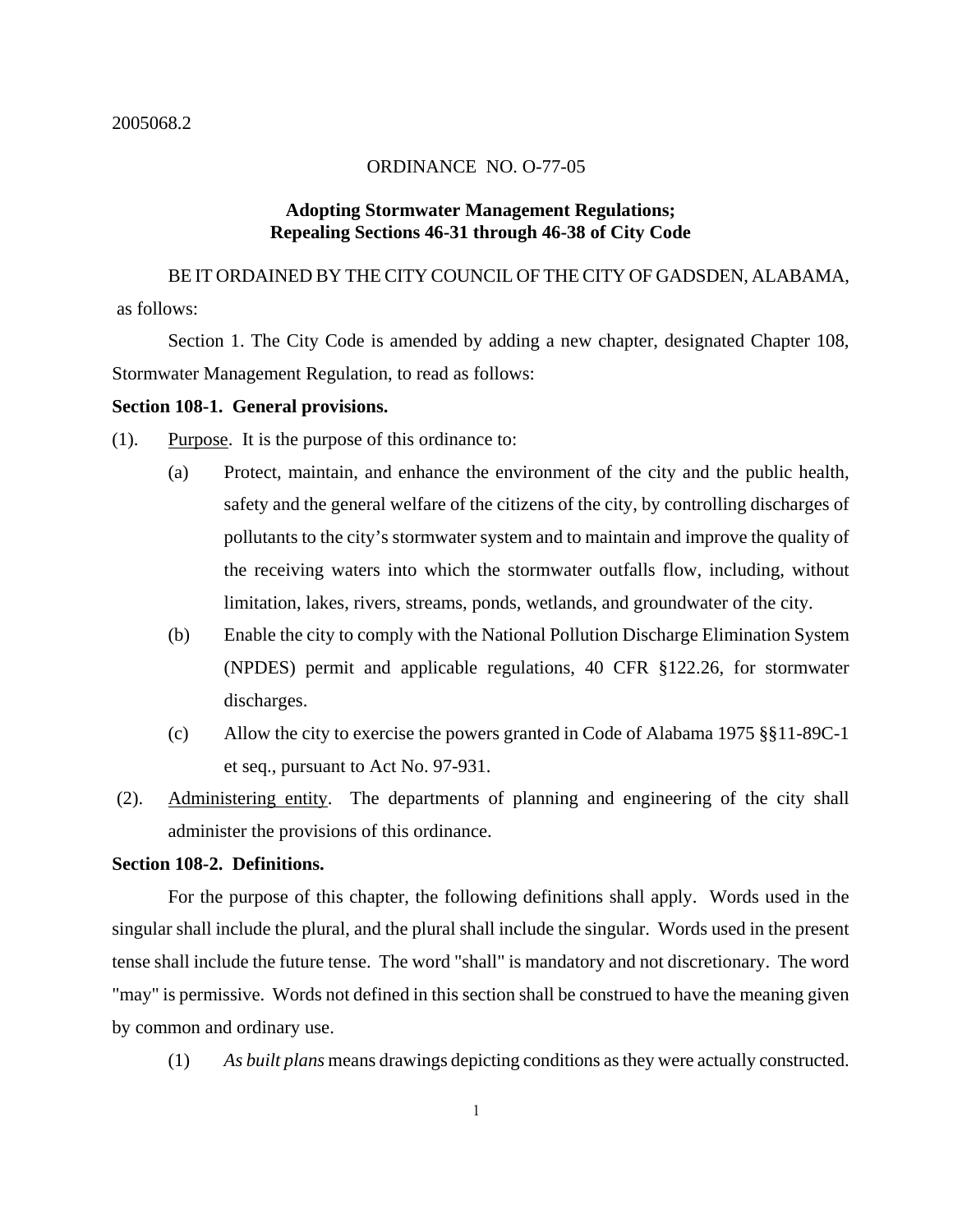constructed.

- (2) *Best management practices* or *BMPs* are physical, structural, and/or managerial practices that, when used singly or in combination, prevent or reduce pollution of water, that have been approved by the city, and that have been incorporated by reference into this ordinance as if fully set out therein.
- (3) *Channel* means a natural or artificial watercourse with a definite bed and banks that conducts flowing water continuously or periodically.
- (4) *Community water* means any and all rivers, streams, creeks, branches, lakes, reservoirs, ponds, drainage systems, springs, wetlands, wells and other bodies of surface or subsurface water, natural or artificial, lying within or forming a part of the boundaries of the city.
- (5) *Contaminant* means any physical, chemical, biological, or radiological substance or matter in water.
- (6) *Design storm event* means a hypothetical storm event, of a given frequency interval and duration, used in the analysis and design of a stormwater facility.
- (7) *Discharge* means dispose, deposit, spill, pour, inject, seep, dump, leak or place by any means, or that which is disposed, deposited, spilled, poured, injected, seeped, dumped, leaked, or placed by any means including any direct or indirect entry of any solid or liquid matter into the municipal separate storm sewer system.
- (8) *Easement* means an acquired privilege or right of use or enjoyment that a person, party, firm, corporation, city or other legal entity has in the land of another.
- (9) *Erosion* means the removal of soil particles by the action of water, wind, ice or other geological agents, whether naturally occurring or acting in conjunction with or promoted by anthropogenic activities or effects.
- (10) *Erosion and sediment control plan* means a written plan (including drawings or other graphic representations) that is designed to minimize the accelerated erosion and sediment runoff at a site during construction activities.
- (11) *Hot spot (priority area)* means an area where land use or activities generate highly contaminated runoff, with concentrations of pollutants in excess of those typically found in stormwater.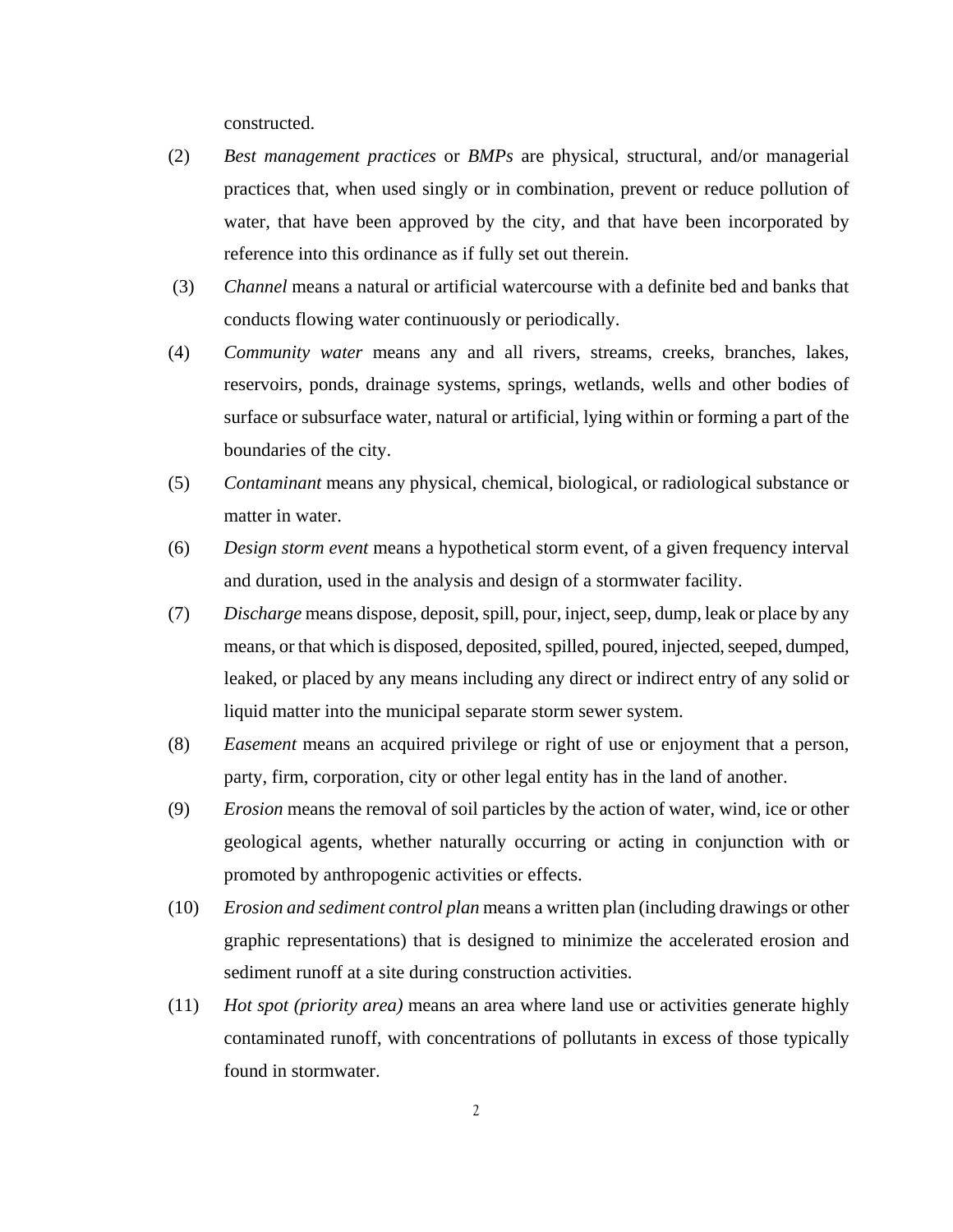- (12) *Illicit connection* means illegal and/or unauthorized connections to the municipal separate stormwater system whether or not such connections result in discharges into that system.
- (13) *Illicit discharge* means any discharge to the municipal separate storm sewer system that is not composed entirely of stormwater and not specifically exempted under §108- 3(3).
- (14) *Land disturbing activity* means any activity that results in a change in the existing soil cover (both vegetative and non-vegetative) and/or the existing soil topography on property. Land-disturbing activities include, but are not limited to, development, redevelopment, demolition, construction, reconstruction, clearing, grading, filling, and excavation.
- (15) *Maintenance* means any activity that is necessary to keep a stormwater facility in good working order so as to function as designed. Maintenance shall include complete reconstruction of a stormwater facility if reconstruction is needed in order to restore the facility to its original operational design parameters. Maintenance shall also include the correction of any problem on the site property that may directly impair the functions of the stormwater facility.
- (16) *Maintenance agreement* means a document recorded in the land records that acts as a property deed restriction, and which provides for long-term maintenance of stormwater management practices.
- (17) *Municipal separate storm sewer system (MS4) (Municipal separate stormwater system)* means the conveyances owned or operated by the city for the collection and transportation of stormwater, including the roads and streets and their drainage systems, catch basins, curbs, gutters, ditches, man-made channels, and storm drains.
- (18) *National Pollutant Discharge Elimination System permit* or *NPDES permit* means a permit issued pursuant to 33 U.S.Code §1342.
- (19) *Off-site facility* means a structural BMP located outside the subject property boundary described in the permit application for land development activity.
- (20) *On-site facility* means a structural BMP located within the subject property boundary described in the permit application for land development activity.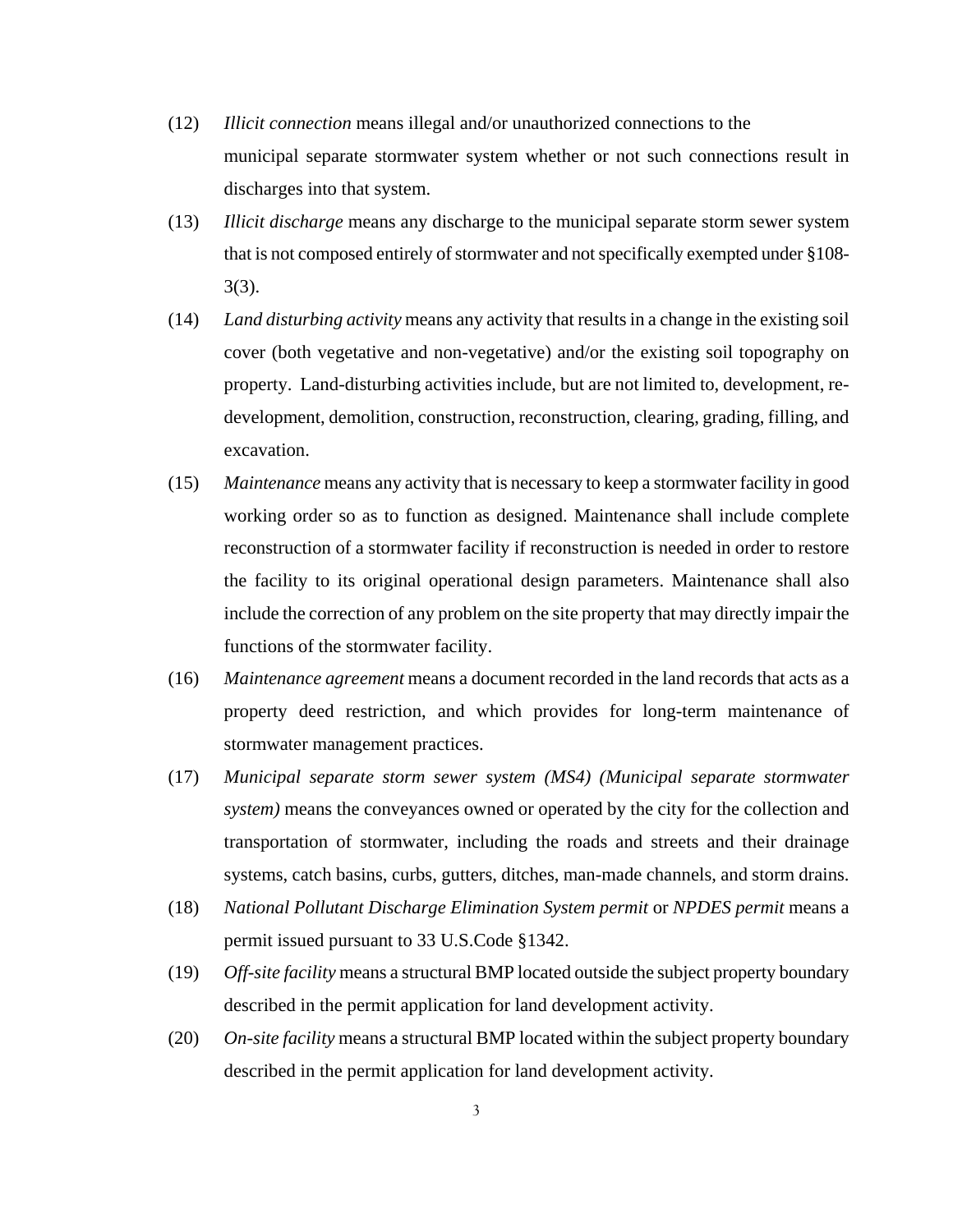- (21) *Peak flow* means the maximum instantaneous rate of flow of water at a particular point resulting from a storm event.
- (22) *Person* means any and all persons, natural or artificial, including any individual, firm or association and any municipal or private corporation organized or existing under the laws of this or any other state or country.
- (23) *Priority area* means a hot spot as defined in §108-2(11).
- (24) *Runoff* means that portion of the precipitation on a drainage area that is discharged from the area into the municipal separate stormwater system.
- (25) *Sediment* means solid material, both mineral and organic, that is in suspension, is being transported, or has been moved from its site of origin by air, water, gravity, or ice and has come to rest on the earth's surface either above or below sea level.
- (26) *Sedimentation* means soil particles suspended in stormwater that can settle in stream beds and disrupt the natural flow of the stream.
- (27) *Soils Report* means a study of soils on a subject property with the primary purpose of characterizing and describing the soils. The soils report shall be prepared by a qualified soils engineer, who shall be directly involved in the soil characterization either by performing the investigation or by directly supervising employees.
- (28) *Stabilization* means providing adequate measures, vegetative and/or structural, that will prevent erosion from occurring.
- (29) *Stormwater* means stormwater runoff, snow melt runoff, surface runoff, street wash waters related to street cleaning or maintenance, infiltration and drainage.
- (30) *Stormwater management* means the programs to maintain quality and quantity of stormwater runoff to pre-development levels.
- (31) *Stormwater management facilities* means the drainage structures, conduits, ditches, combined sewers, sewers, and all device appurtenances by means of which stormwater is collected, transported, pumped, treated or disposed of.
- (32) *Stormwater management plan* means the set of drawings and other documents that comprise all the information and specifications for the programs, drainage systems, structures, BMPs, concepts and techniques intended to maintain or restore quality and quantity of stormwater runoff to pre-development levels.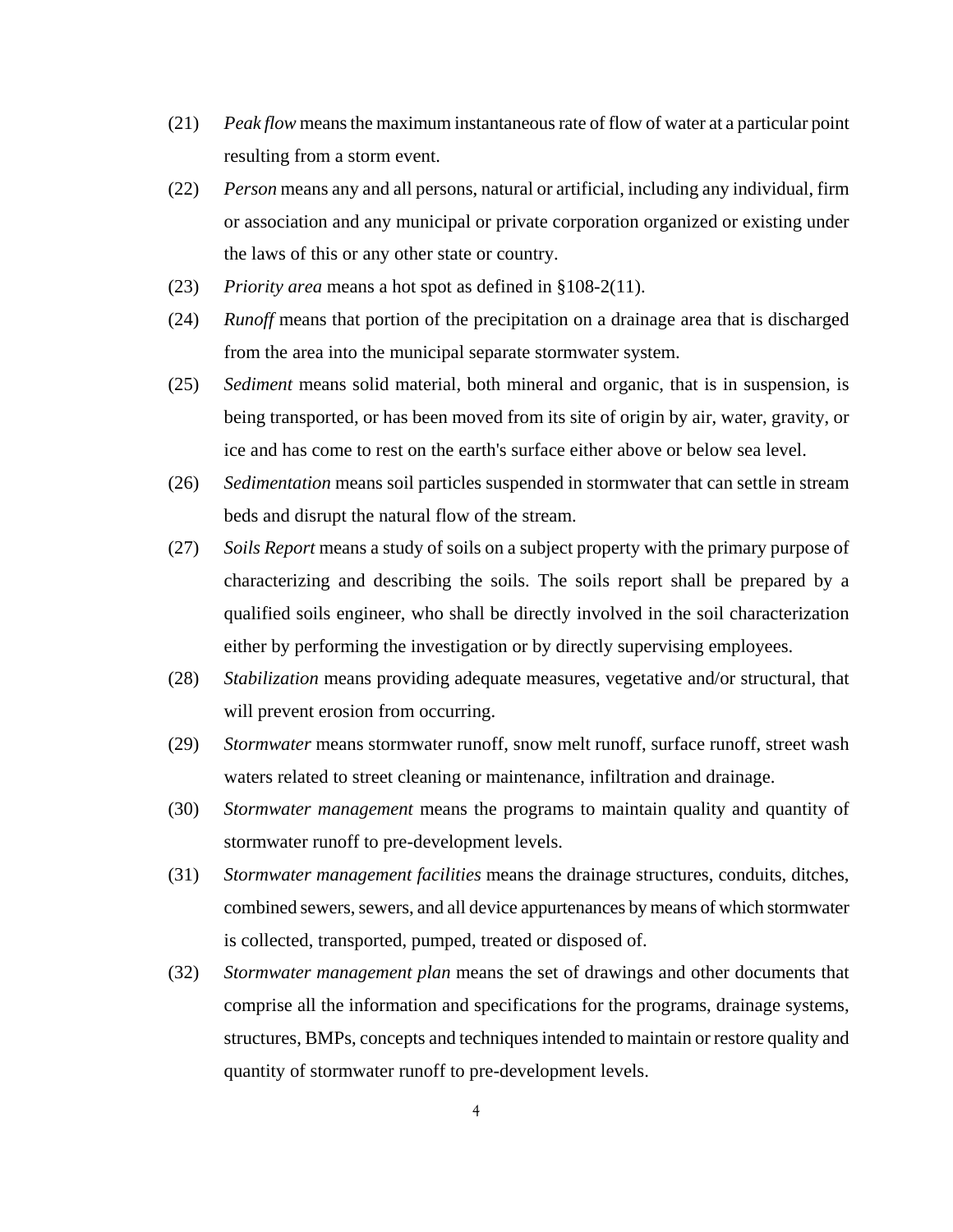- (33) *Stormwater runoff* means flow on the surface of the ground, resulting from precipitation.
- (34) *Structural BMPs* means devices that are constructed to provide control of stormwater runoff.
- (35) *Surface water* includes waters upon the surface of the earth in bounds created naturally or artificially including, but not limited to, streams, other water courses, lakes and reservoirs.
- (36) *Watercourse* means a permanent or intermittent stream or other body of water, either natural or man-made, which gathers or carries surface water.
- (37) *Watershed* means all the land area that contributes runoff to a particular point along a waterway.

### **Section 108-3. Land disturbance permits.**

(1). When required. Every person will be required to obtain a land disturbance permit from the city unless (a) the activity disturbs less than one acre of land and  $(b)(i)$  is outside the Riverfront Development District established by §30-61 or (ii) is outside a floodway as defined by §54-31. A land disturbance permit is required for all land disturbance activity, regardless of the size of the area disturbed, which occurs within the Riverfront Development District or within a defined floodway.

- (2). Building permit. No building permit shall be issued until the applicant has obtained a land disturbance permit where the same is required by this ordinance.
- (3). Exemptions. The following activities are exempt from the permit requirement:
	- (a) Any emergency activity that is immediately necessary for the protection of life, property, or natural resources.
	- (b) Existing nursery and agricultural operations conducted as a permitted main or accessory use.
	- (c) Any logging or agricultural activity that is consistent with an approved farm conservation plan or a timber management plan prepared or approved by the Environmental Protection Agency or the Alabama Department of Environmental Management.
	- (d) Additions or modifications to existing single family structures.
- (4). Application for a land disturbance permit.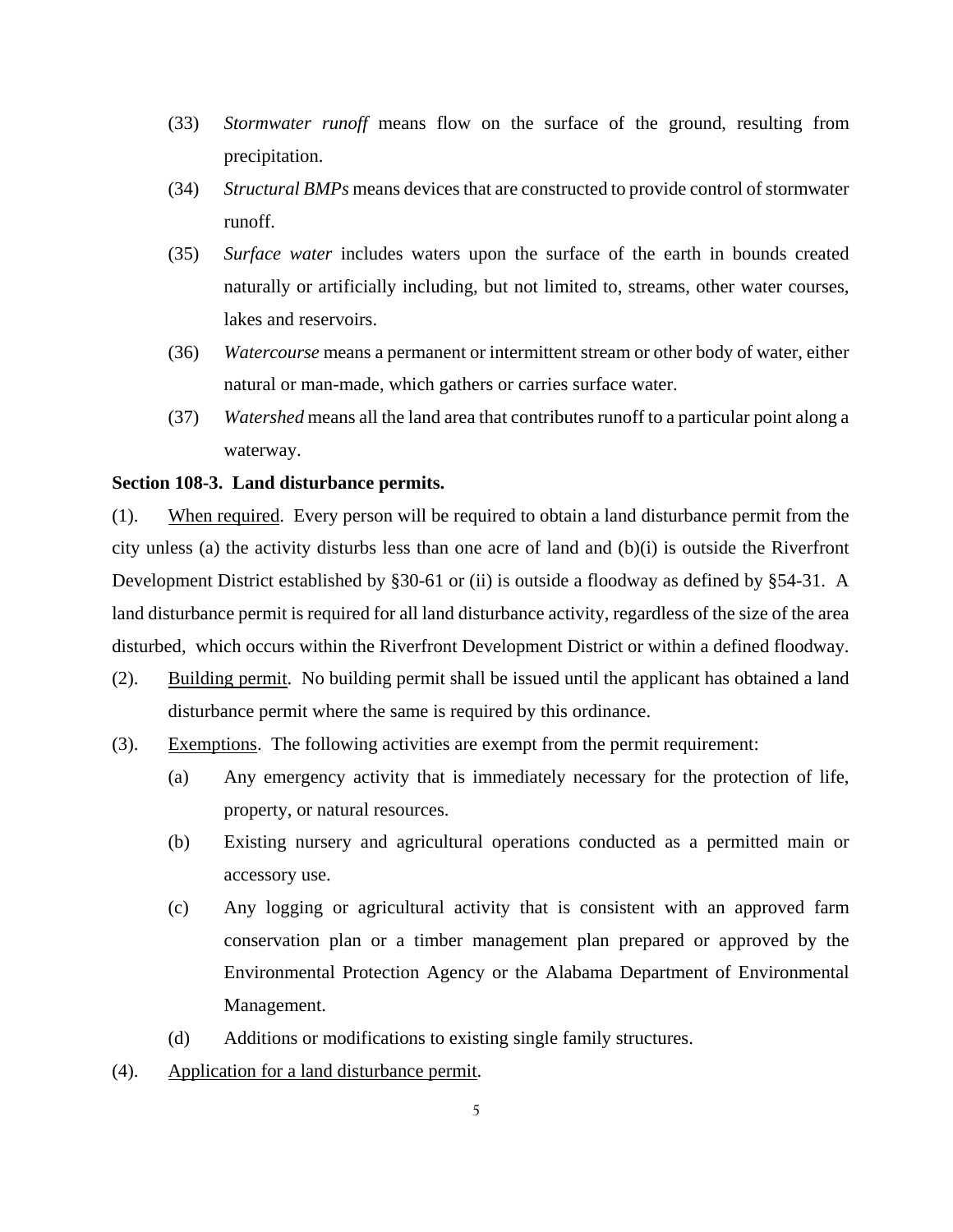- (a) Each application shall include the following:
	- (1) Name of applicant;
	- (2) Business or residence address of applicant;
	- (3) Name, address and telephone number of the owner of the property of record in the office of the assessor of property;
	- (4) Address and legal description of subject property including the tax reference number and parcel number of the subject property;
	- (5) Name, address and telephone number of the contractor and any subcontractor(s) who shall perform the land disturbing activity and who shall implement the erosion and sediment control plan;
	- (6) A statement indicating the nature, extent and purpose of the land disturbing activity including the size of the area for which the permit shall be applicable and a schedule for the starting and completion dates of the land disturbing activity.
	- (7) Where the property includes a sinkhole, the applicant shall obtain from the Alabama Department of Environmental Management appropriate permits.
	- (8) The applicant shall obtain from any other state or federal agency any other appropriate environmental permits that pertain to the property. However, the inclusion of those permits in the application shall not foreclose the city from imposing additional development requirements and conditions, commensurate with this ordinance, on the development of property covered by those permits.
- (b) Each application shall be accompanied by:
	- (1) A sediment and erosion control plan as described in §108-5(5).
	- (2) A stormwater management plan as described in §108-5(4), providing for stormwater management during the land disturbing activity and after the activity has been completed.
	- (3) Each application for a land disturbance permit shall be accompanied by payment of land disturbance permit of \$25.00 and such other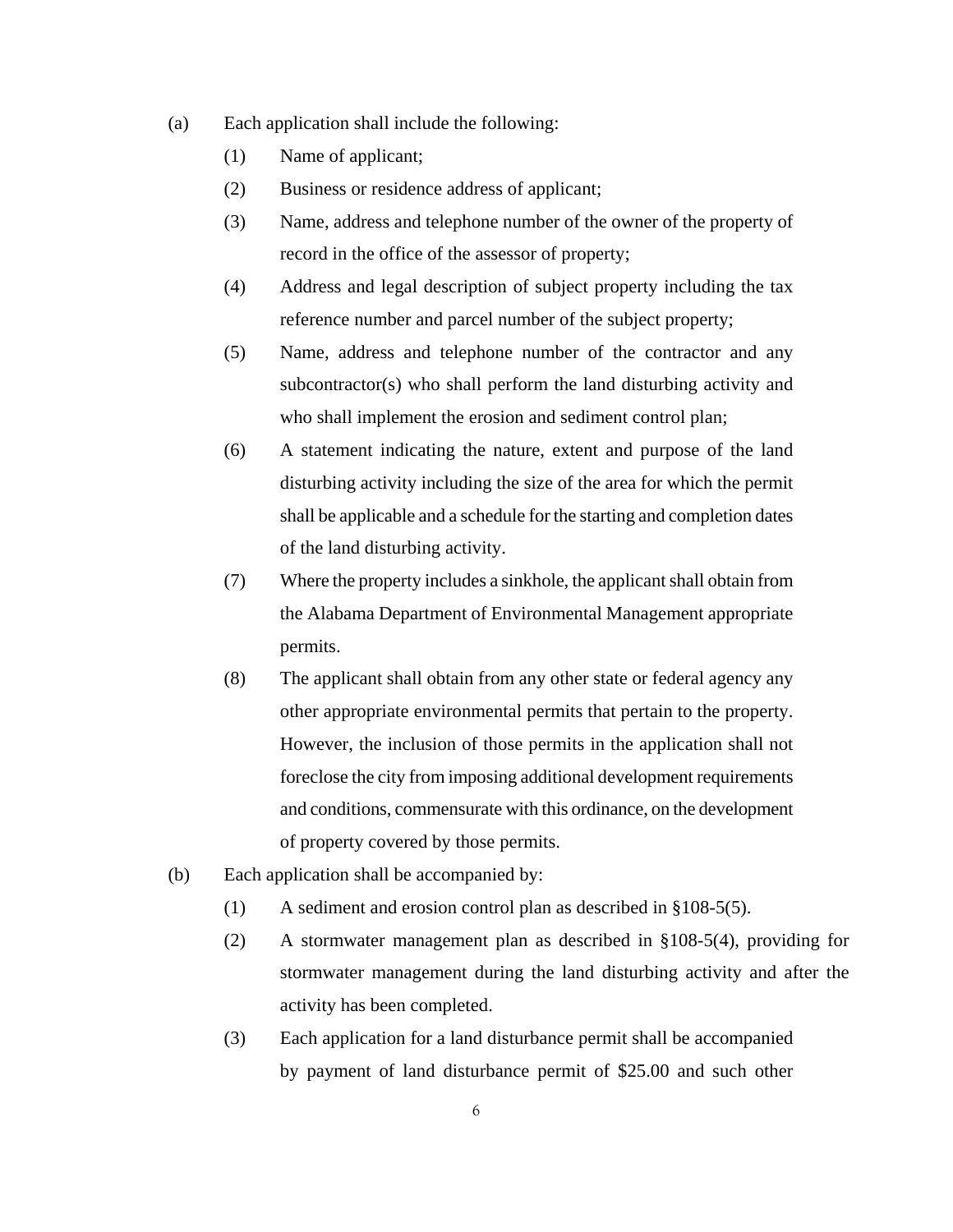stormwater management fees as may be set by resolution.

- (5). Review and approval of application.
	- (a) The city will review each application for a land disturbance permit to determine its conformance with the provisions of this ordinance. Within 30 days after receiving an application, the city shall provide one of the following responses in writing:
		- (1) Approval of the permit application;
		- (2) Approval of the permit application, subject to such reasonable conditions as may be necessary to secure substantially the objectives of this ordinance, and issue the permit subject to these conditions; or
		- (3) Denial of the permit application, indicating the reason(s) for the denial.
	- (b) If the city has granted conditional approval of the permit, the applicant shall submit a revised plan that conforms to the conditions established by the city. However, the applicant shall be allowed to proceed with his land disturbing activity so long as it conforms to conditions established by the city.
	- (c) No development plans will be released until the land disturbance permit has been approved.
- (6). Permit duration.

Every land disturbance permit shall expire and become null and void if substantial work authorized by such permit has not commenced within 180 calendar days of issuance, or is not complete within 18 months from the date of the commencement of construction.

(7). Notice of construction.

The applicant must notify the city ten working days in advance of the commencement of construction. Regular inspections of the stormwater management system construction shall be conducted by a QCI (qualified credentialed inspector) provided by the contractor. Erosion control measures shall be inspected according to program requirements after any rainfall event in excess of ¾ of an inch during a 24-hour period. All inspections shall be documented and written reports prepared that contain the following information:

(1) The date and location of the inspection;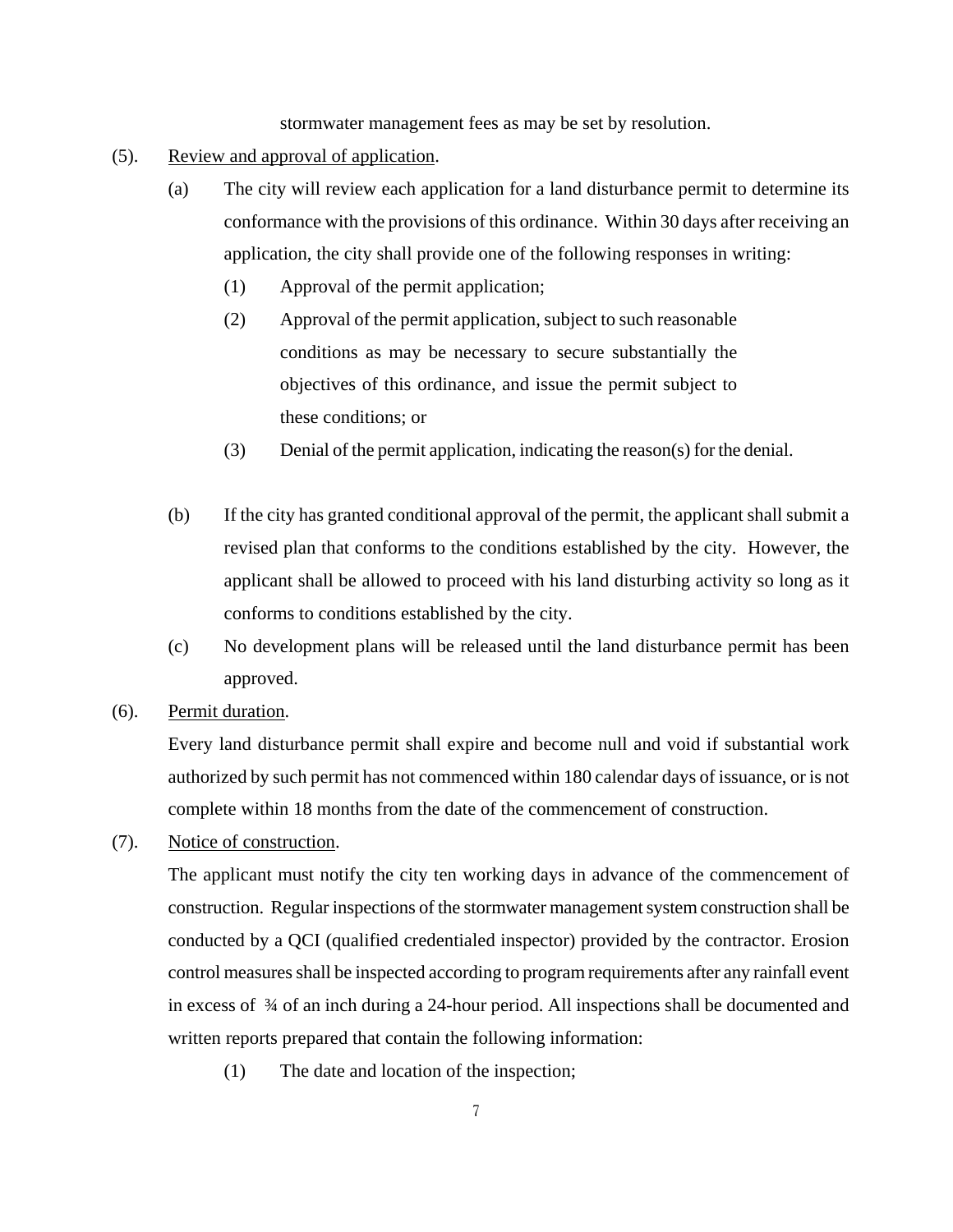- (2) Whether construction is in compliance with the approved stormwater management plan;
- (3) Variations from the approved construction specifications;
- (4) Any violations that exist.

### (8). Performance bonds.

- (a) The city may, at its discretion, require the submittal of a performance security or performance bond prior to issuance of a permit in order to ensure that the stormwater practices are installed by the permit holder as required by the approved stormwater management plan. The amount of the installation performance security or performance bond shall be the total estimated construction cost of the structural BMPs approved under the permit plus any reasonably foreseeable additional related costs, e.g., for damages or enforcement. The performance security shall contain forfeiture provisions for failure to complete work specified in the stormwater management plan. The applicant shall provide an itemized construction cost estimate complete with unit prices which shall be subject to acceptance, amendment or rejection by the city. Alternatively the city shall have the right to calculate the cost of construction cost estimates.
- (b) The performance security or performance bond shall be released in full only upon submission of as-built plans and written certification by a registered professional engineer licensed to practice in Alabama that the structural BMP has been installed in accordance with the approved plan and other applicable provisions of this ordinance. The city will make a final inspection of the structural BMP to ensure that it is in compliance with the approved plan and the provisions of this ordinance. Provisions for a partial pro-rata release of the performance security or performance bond based on the completion of various development stages can be made at the discretion of the city.

#### **Section 108-4. Waivers.**

(1). General. Every applicant shall provide for stormwater management as required by this ordinance, unless a written request is filed to waive this requirement. Requests to waive the stormwater management plan requirements shall be submitted to the city for approval.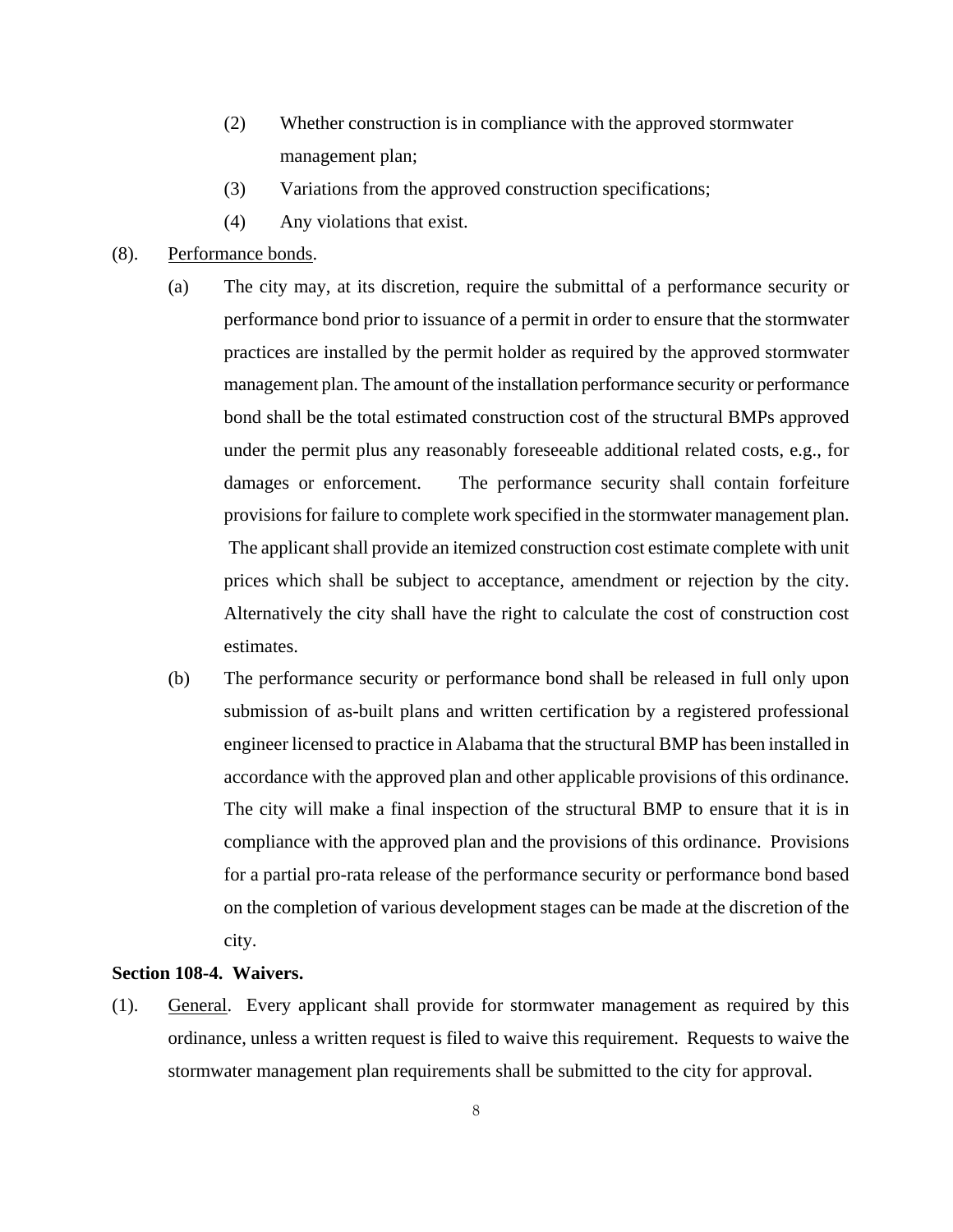- (2). Conditions for waiver. The minimum requirements for stormwater management may be waived in whole or in part upon written request of the applicant, provided that at least one of the following conditions applies:
	- (a) It can be demonstrated that the proposed development is not likely to impair attainment of the objectives of this chapter.
	- (b) Alternative minimum requirements for on-site management of stormwater discharges have been established in a stormwater management plan that has been approved by the city.
	- (c) Provisions are made to manage stormwater by an off-site facility. The off-site facility must be in place and designed to provide the level of stormwater control that is equal to or greater than that which would be afforded by on-site practices. Further, the facility must be operated and maintained by an entity that is legally obligated to continue the operation and maintenance of the facility.
- (3). Downstream damage, etc. prohibited. In order to receive a waiver, the applicant must demonstrate to the satisfaction of the city that the waiver will not lead to any of the following conditions downstream:
	- (a) Deterioration of existing culverts, bridges, dams, and other structures;
	- (b) Degradation of biological functions or habitat;
	- (c) Accelerated stream bank or streambed erosion or siltation;
	- (d) Increased threat of flood damage to public health, life or property.
- (4). Land disturbance permit not to be issued where waiver requested. No land disturbance permit shall be issued where a waiver has been requested until the waiver is granted. If no waiver is granted, the plans must be resubmitted with a stormwater management plan.

## **Section 108-5. Stormwater system design and management standards.**

- (1) Stormwater design or BMP manual.
	- (a) Adoption. The city adopts as its stormwater design and best management practices (BMP) manual the 2003 Alabama Handbook for Erosion Control, Sediment Control, and Stormwater Management on Construction Sites and Urban Areas, prepared by the Alabama Department of Environmental Management. The Handbook is incorporated by reference in this chapter as if fully set out herein.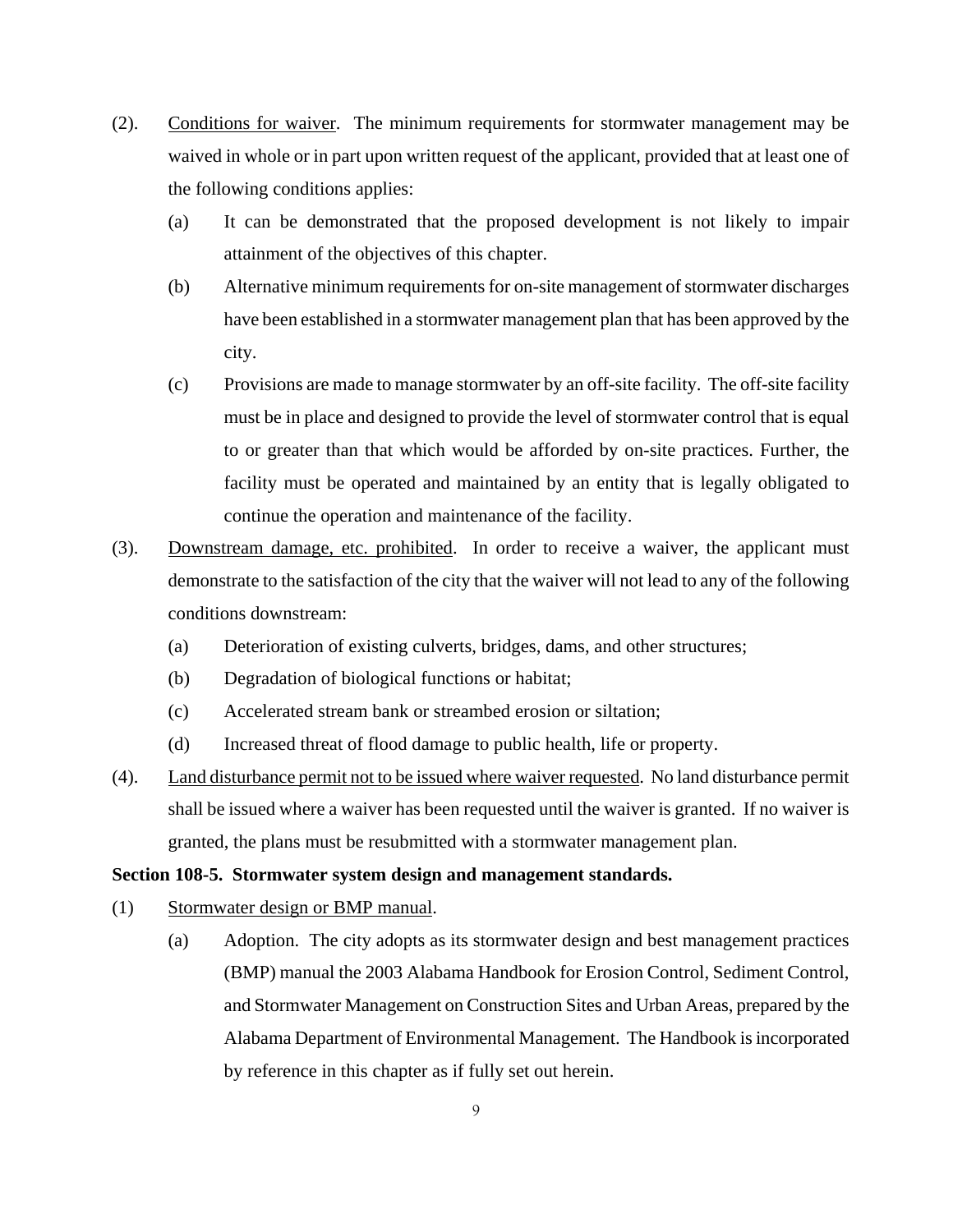- (b) This manual includes a list of acceptable BMPs including the specific design performance criteria and operation and maintenance requirements for each stormwater practice. The manual may be updated and expanded from time to time, at the discretion of the city council, upon the recommendation of the chief building official, based on improvements in engineering, science, monitoring and local maintenance experience. Stormwater facilities that are designed, constructed and maintained in accordance with these BMP criteria will be presumed to meet the minimum water quality performance standards.
- (2). General performance criteria for stormwater management. Unless granted a waiver or judged by the city to be exempt, the following performance criteria shall be addressed for stormwater management at all sites:
	- (a) All site designs shall control the peak flow rates of stormwater discharge associated with design storms of two-year, five-year, ten-year, 25-year, 50-year and 100-year intensity and reduce the generation of post construction stormwater runoff to preconstruction levels. These practices should seek to utilize pervious areas for stormwater treatment and to infiltrate stormwater runoff from driveways, sidewalks, rooftops, parking lots, and landscaped areas to the maximum extent practical to provide treatment for both water quality and quantity.
	- (b) To protect stream channels from degradation, specific channel protection criteria shall be provided as prescribed in the BMP manual.
	- (c) Stormwater discharges to critical areas with sensitive resources (i.e., cold water fisheries, shellfish beds, swimming beaches, recharge areas, water supply reservoirs) may be subject to additional performance criteria, or may need to utilize or restrict certain stormwater management practices.
	- (d) Stormwater discharges from hot spots may require the application of specific structural BMPs and pollution prevention practices.
	- (e) Prior to or during the site design process, applicants for land disturbance permits shall consult with the city to determine if they are subject to additional stormwater design requirements.
	- (f) The calculations for determining peak flows as found in the BMP manual shall be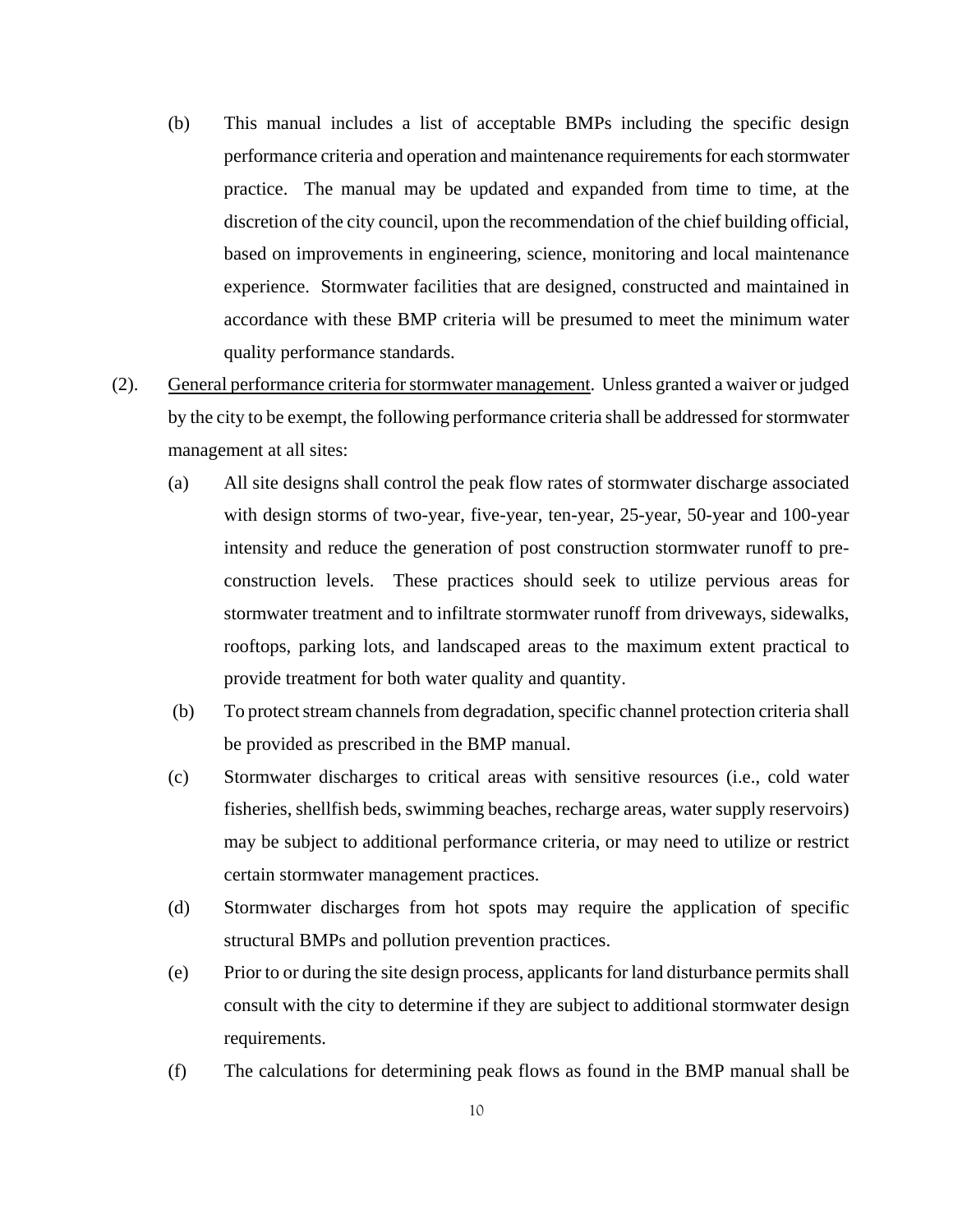used for sizing all stormwater facilities.

- (3). Minimum control requirements.
	- (a) Stormwater designs shall meet the multi-stage storm frequency storage requirements as identified in the BMP manual unless the city has granted the applicant a full or partial waiver for a particular BMP under §108-4.
	- (b) If hydrologic or topographic conditions warrant greater control than that provided by the minimum control requirements, the city may impose any and all additional requirements deemed necessary to control the volume, timing, and rate of runoff.
- (4). Stormwater management plan requirements. The stormwater management plan shall include sufficient information to allow the city to evaluate the environmental characteristics of the project site, the potential impacts of all proposed development of the site, both present and future, on the water resources, and the effectiveness and acceptability of the measures proposed for managing stormwater generated at the project site. To accomplish this goal the stormwater management plan shall include the following:
	- (a) Topographic Base Map: A scale no greater than one inch equals 100 feet topographic base map of the site which extends a minimum of 50 feet beyond the limits of the proposed development and indicates:
		- (1) Existing surface water drainage including streams, ponds, culverts, ditches, sink holes, wetlands; and the type, size, elevation, etc., of nearest upstream and downstream drainage structures;
		- (2) Current land use including all existing structures, locations of utilities, roads, and easements;
		- (3) All other existing significant natural and artificial features;
		- (4) Proposed land use with tabulation of the percentage of surface area to be adapted to various uses; drainage patterns; locations of utilities, roads and easements; the limits of clearing and grading;
		- (5) Proposed structural BMPs;
		- (6) A written description of the site plan and justification of proposed changes in natural conditions may also be required.
	- (b) Calculations: Hydrologic and hydraulic design calculations for the pre-development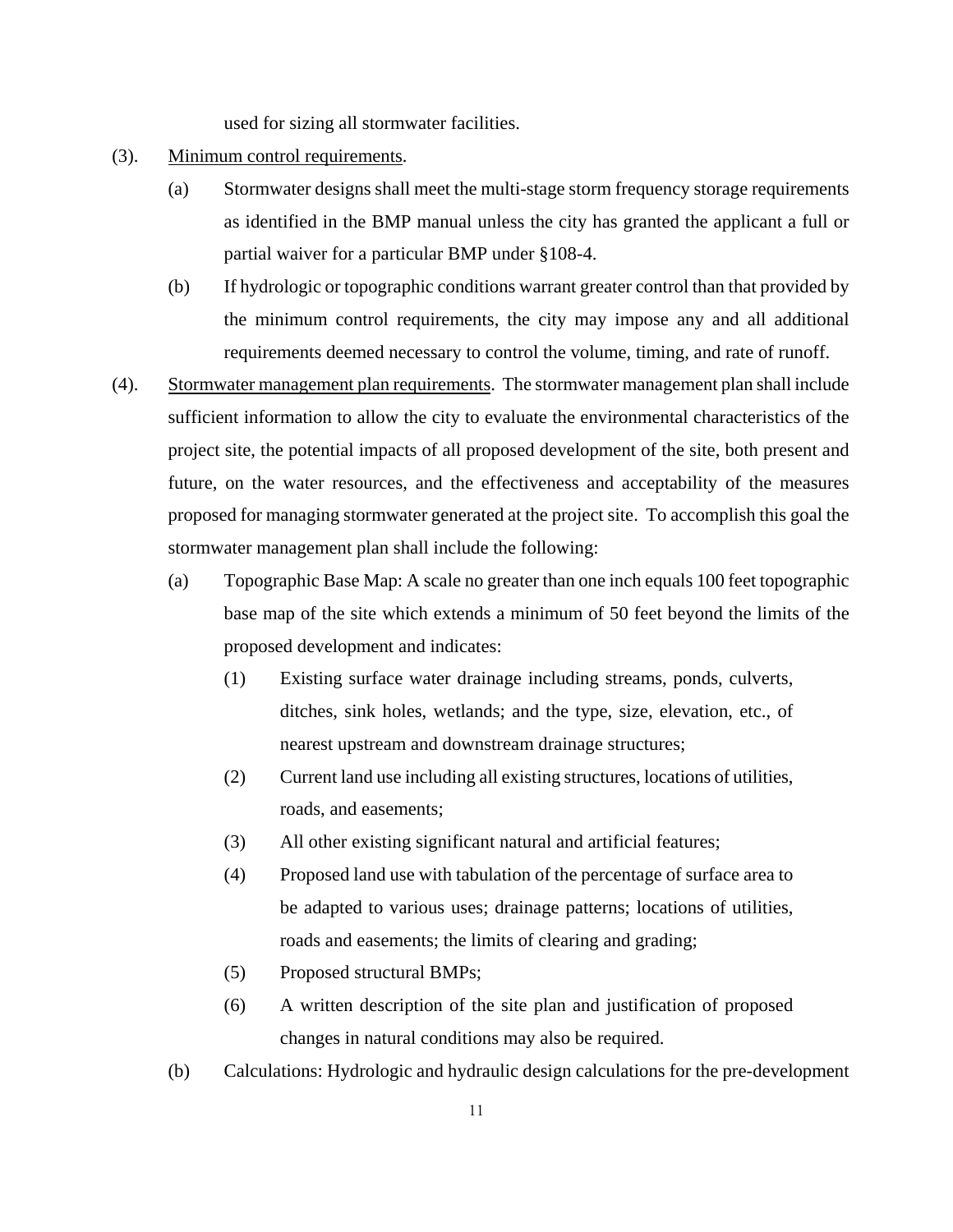and post-development conditions for the design storms specified in the BMP manual. These calculations must show that the proposed stormwater management measures are capable of controlling runoff from the site in compliance with this ordinance and the guidelines of the BMP manual. Such calculations shall include:

- (1) A description of the design storm frequency, duration, and intensity where applicable;
- (2) Time of concentration;
- (3) Soil curve numbers or runoff coefficients including assumed soil moisture conditions;
- (4) Peak runoff rates and total runoff volumes for each watershed area;
- (5) Infiltration rates, where applicable;
- (6) Culvert, stormwater sewer, ditch and/or other stormwater conveyance capacities;
- (7) Flow velocities;
- (8) Data on the increase in rate and volume of runoff for the design storms referenced in the BMP manual; and
- (9) Documentation of sources for all computation methods and field test results.
- (c) Soils Information: If a stormwater management control measure depends on the hydrologic properties of soils (e.g., infiltration basins), then a soils report shall be submitted. The soils report shall be based on on-site boring logs or soil pit profiles and soil survey reports. The number and location of required soil borings or soil pits shall be determined based on what is needed to determine the suitability and distribution of soil types present at the location of the control measure.
- (d) Maintenance and Repair Plan: The design and planning of all stormwater management facilities shall include detailed maintenance and repair procedures to ensure their continued performance. These plans will identify the parts or components of a stormwater management facility that need to be maintained and the equipment and skills or training necessary. Provisions for the periodic review and evaluation of the effectiveness of the maintenance program and the need for revisions or additional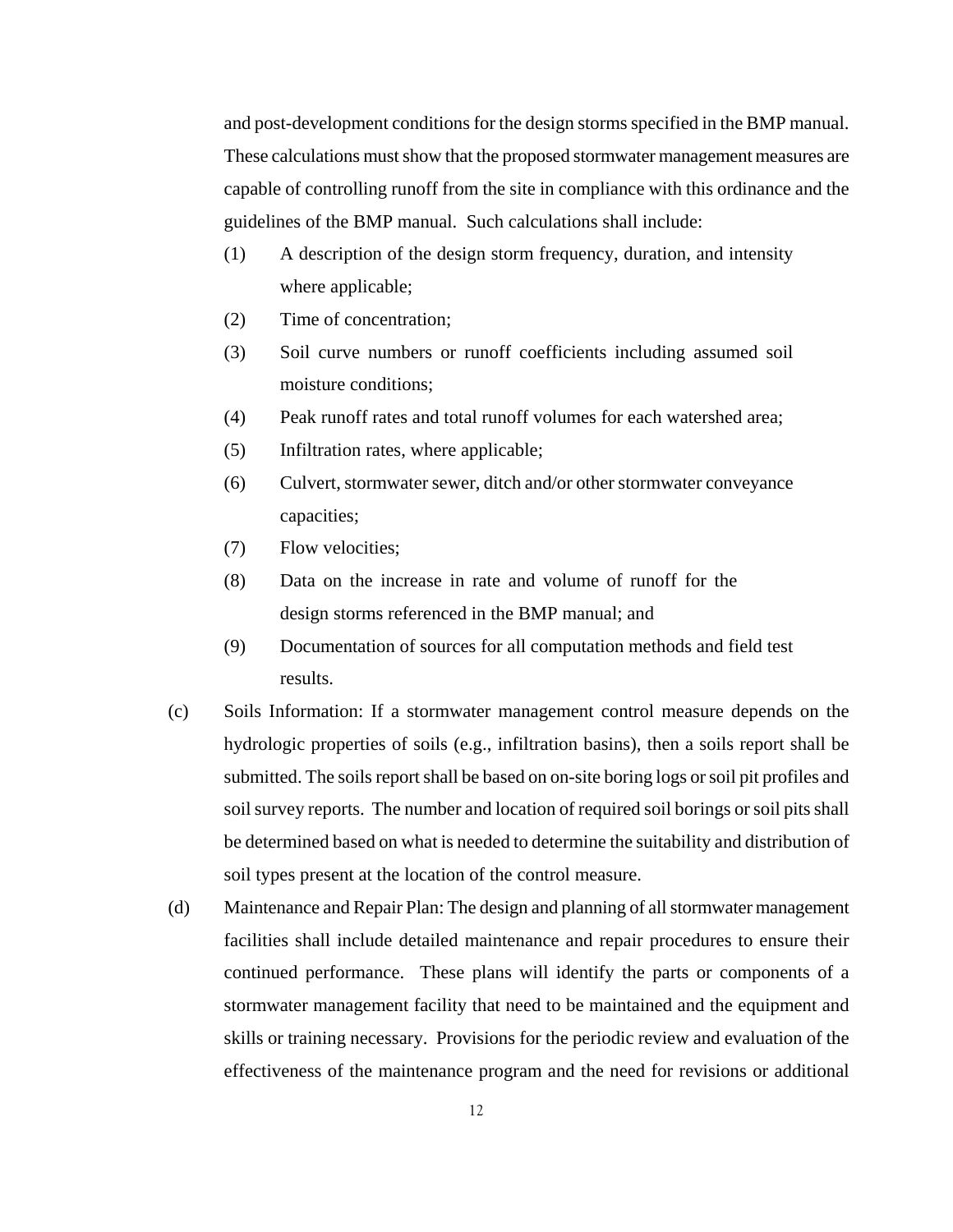revisions or additional maintenance procedures shall be included in the plan. A permanent elevation benchmark shall be identified in the plans to assist in the periodic inspection of the facility.

- (e) Landscaping Plan: The applicant must present a detailed plan for management of vegetation at the site after construction is finished, including who will be responsible for the maintenance of vegetation at the site and what practices will be employed to ensure that adequate vegetative cover is preserved. Where it is required by the BMP, this plan must be prepared by a registered landscape architect licensed in Alabama.
- (f) Maintenance Easements: The applicant must ensure access to the site for the purpose of inspection and repair by securing all the maintenance easements needed. These easements must be binding on the current property owner and all subsequent owners of the property and must be properly recorded in the land record.
- (g) Maintenance Agreement:
	- (1) The owner of property to be served by an on-site stormwater management facility must execute an inspection and maintenance agreement that shall operate as a deed restriction binding on the current property owner and all subsequent property owners.
	- (2) The maintenance agreement shall:
		- (a) Assign responsibility for the maintenance and repair of the stormwater facility to the owner of the property upon which the facility is located and be recorded as such on the plat for the property by appropriate notation.
		- (b) Provide for a periodic inspection by the property owner for the purpose of documenting maintenance and repair needs and ensure compliance with the purpose and requirements of this ordinance. The property owner will arrange for this inspection to be conducted by a registered professional engineer licensed to practice in Alabama who will submit a sealed report of the inspection to the city. It shall also grant permission to the city to enter the property at reasonable times and to inspect the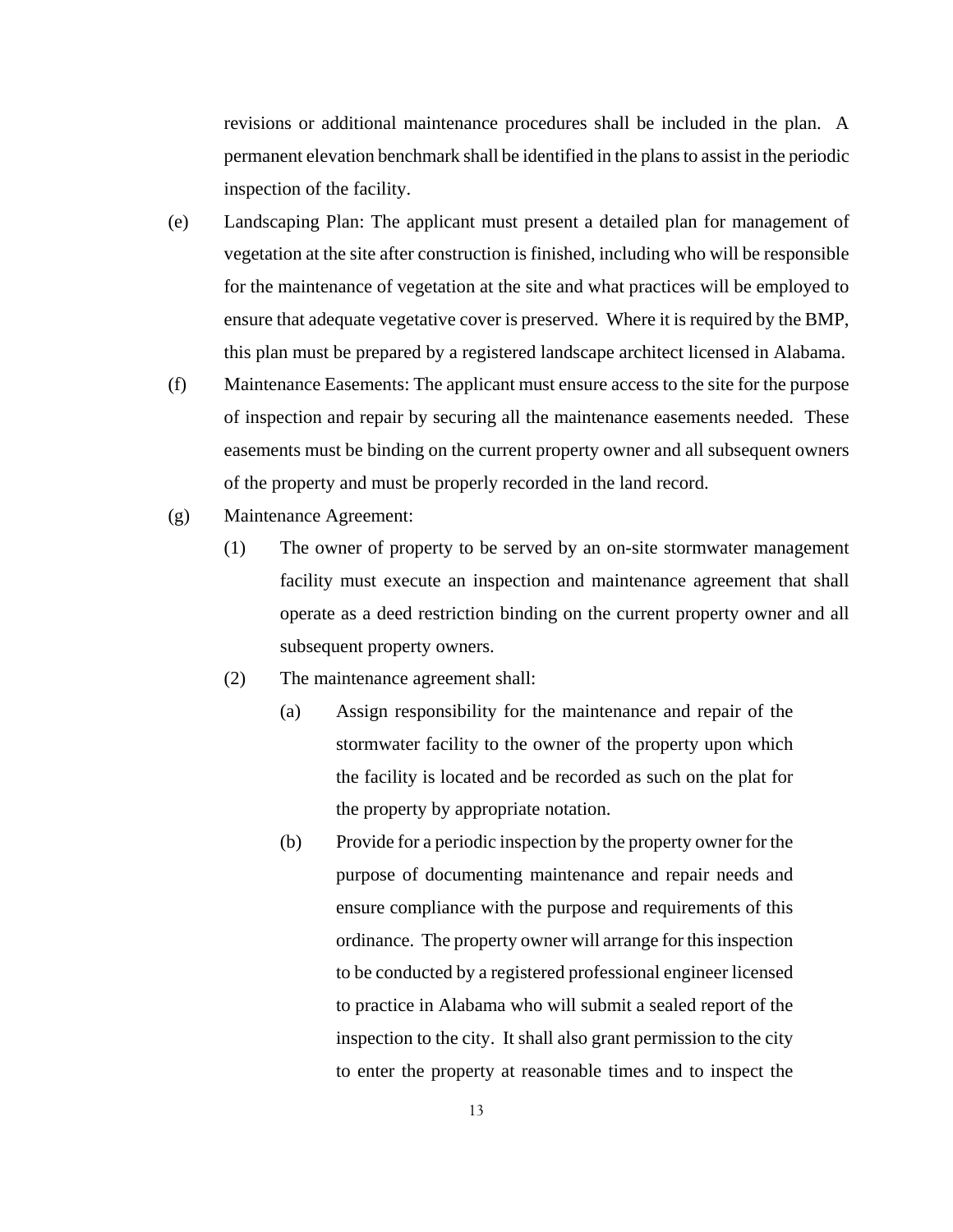times and to inspect the stormwater facility to ensure that it is being properly maintained.

- (c) Provide that the minimum maintenance and repair needs include, but are not limited to: the removal of silt, litter and other debris, the cutting of grass, grass cuttings and vegetation removal, and the replacement of landscape vegetation, in detention and retention basins, and inlets and drainage pipes and any other stormwater facilities. It shall also provide that the property owner shall be responsible for additional maintenance and repair needs consistent with the needs and standards outlined in the BMP manual.
- (d) Provide that maintenance needs must be addressed in a timely manner, on a schedule to be determined by the city.
- (e) Provide that if the property is not maintained or repaired within the prescribed schedule, the city shall perform the maintenance and repair at its expense, and bill the same to the property owner. The maintenance agreement shall also provide that the city's cost of performing the maintenance shall be a lien against the property.
- (3) The city shall have the discretion to accept the dedication of any existing or future stormwater management facility, provided such facility meets the requirements of this ordinance, and includes adequate and perpetual access and sufficient areas, by easement or otherwise, for inspection and regular maintenance. Any stormwater facility accepted by the city must also meet the city's construction standards and any other standards and specifications that apply to the particular stormwater facility in question.
- (h) Sediment and Erosion Control Plans: The applicant must prepare a sediment and erosion control plan for all construction activities that complies with §108-5(5).
- (5). Sediment and erosion control plan requirements. The sediment and erosion control plan shall accurately describe the potential for soil erosion and sedimentation problems resulting from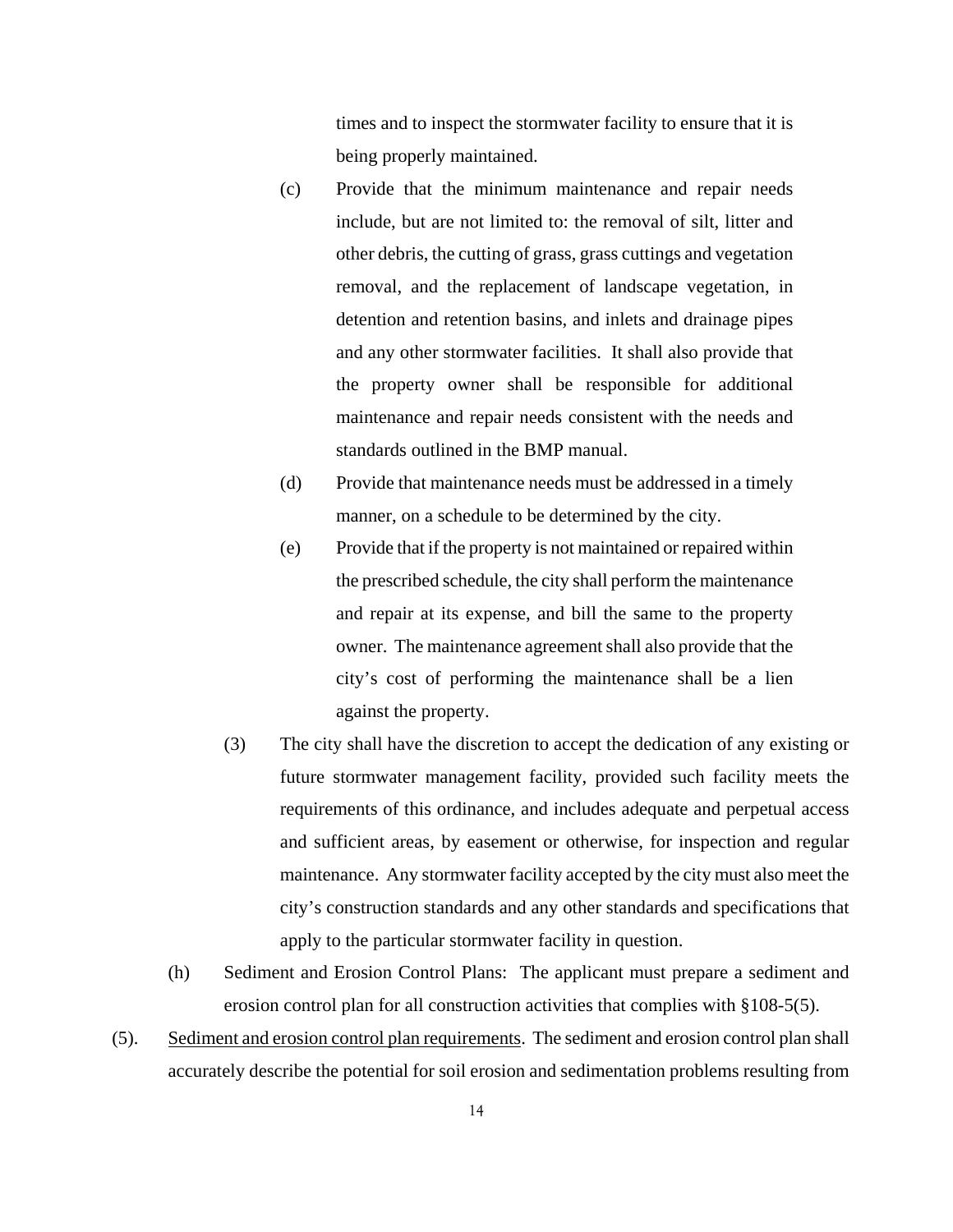from land disturbing activity and shall explain and illustrate the measures that are to be taken to control these problems. The length and complexity of the plan is to be commensurate with the size of the project, severity of the site condition, and potential for off-site damage. The plan shall be sealed by a registered professional engineer licensed in the state of Alabama. The plan shall also conform to the requirements found in the BMP manual, and shall include at least the following:

- (a) Project Description Briefly describe the intended project and proposed land disturbing activity including number of units and structures to be constructed and infrastructure required.
- (b) A topographic map with contour intervals of two feet or less showing present conditions and proposed contours resulting from land disturbing activity.
- (c) All existing drainage ways, including intermittent and wet-weather. Include any designated floodways or flood plains.
- (d) A general description of existing land cover. Individual trees and shrubs do not need to be identified.
- (e) Stands of existing trees as they are to be preserved upon project completion, specifying their general location on the property. Differentiation shall be made between existing trees to be preserved, trees to be removed and proposed planted trees. Tree protection measures must be identified, and the diameter of the area involved must also be identified on the plan and shown to scale. Information shall be supplied concerning the proposed destruction of exceptional and historic trees in setbacks and buffer strips, where they exist. Complete landscape plans may be submitted separately. The plan must include the sequence of implementation for tree protection measures.
- (f) Approximate limits of proposed clearing, grading and filling.
- (g) Approximate flows of existing stormwater leaving any portion of the site.
- (h) A general description of existing soil types and characteristics and any anticipated soil erosion and sedimentation problems resulting from existing characteristics.
- (i) Location, size and layout of proposed stormwater and sedimentation control improvements.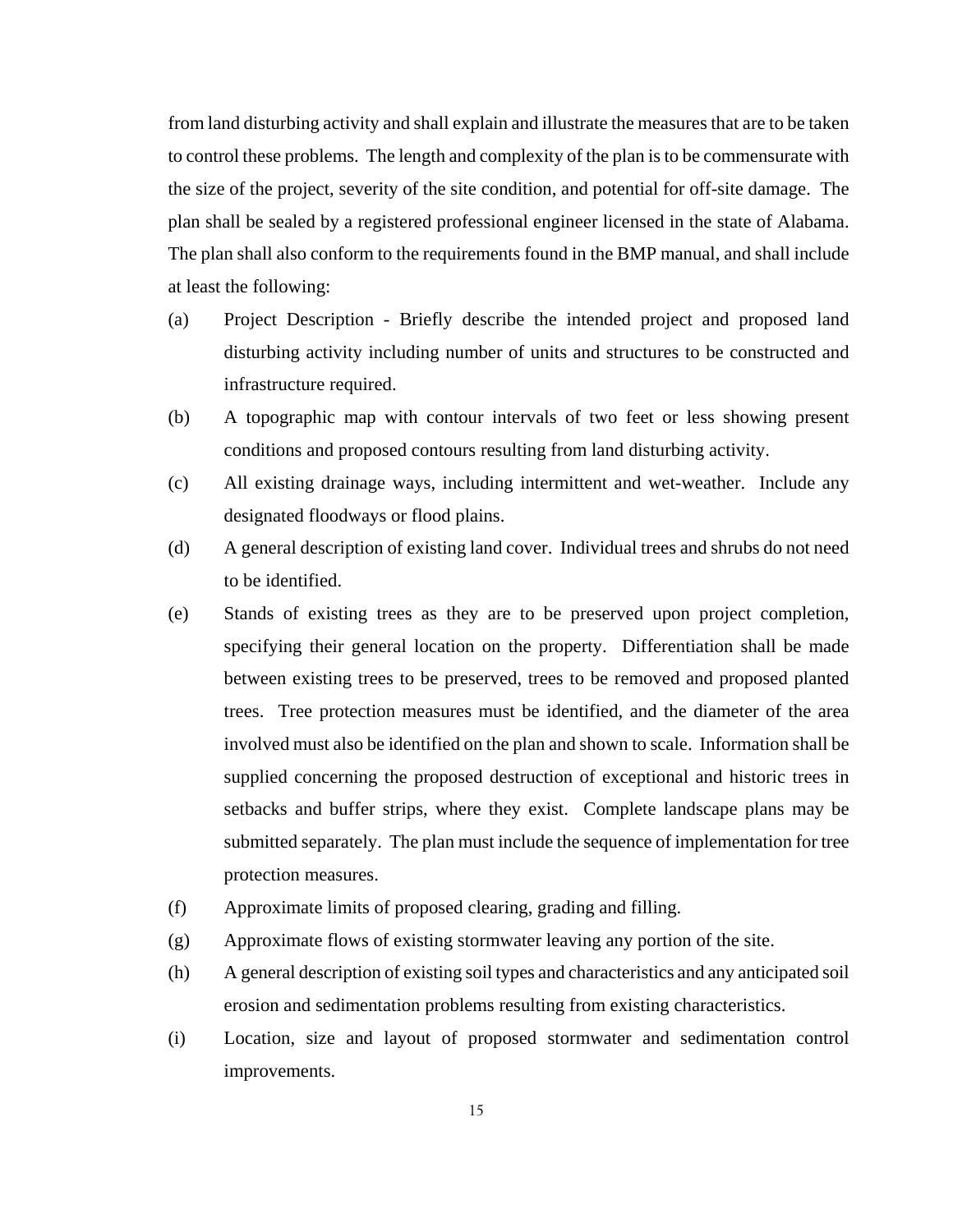- (j) Proposed drainage network.
- (k) Proposed drain tile or waterway sizes.
- (l) Approximate flows leaving site after construction and incorporating water run-off mitigation measures. The evaluation must include projected effects on property adjoining the site and on existing drainage facilities and systems. The plan must address the adequacy of outfalls from the development: when water is concentrated, what is the capacity of waterways, if any, accepting stormwater off-site; and what measures, including infiltration, sheeting into buffers, etc., are going to be used to prevent the scouring of waterways and drainage areas off-site, etc.
- (m) The projected sequence of work represented by the grading, drainage and sedimentation and erosion control plans as related to other major items of construction, beginning with the initiation of excavation and including the construction of any sediment basins or retention facilities or any other structural BMPs.
- (n) Specific remediation measures to prevent erosion and sedimentation run-off. Plans shall include detailed drawings of all control measures used; stabilization measures including vegetation and non-vegetation measures, both temporary and permanent, will be detailed. Detailed construction notes and a maintenance schedule shall be included for all control measures in the plan.
- (o) Specific details for the construction of rock pads, wash down pads, and settling basins for controlling erosion; road access points; eliminating or keeping soil, sediment, and debris on streets and public ways at a level acceptable to the city. Soil, sediment, and debris brought onto streets and public ways must be removed by the end of the work day by machine, broom or shovel to the satisfaction of the city. Failure to remove the sediment, soil or debris shall be deemed a violation of this chapter.
- (p) Proposed structures; location (to the extent possible) and identification of any proposed additional buildings, structures or development on the site.
- (q) A description of on-site measures to be taken to recharge surface water into the ground water system through infiltration.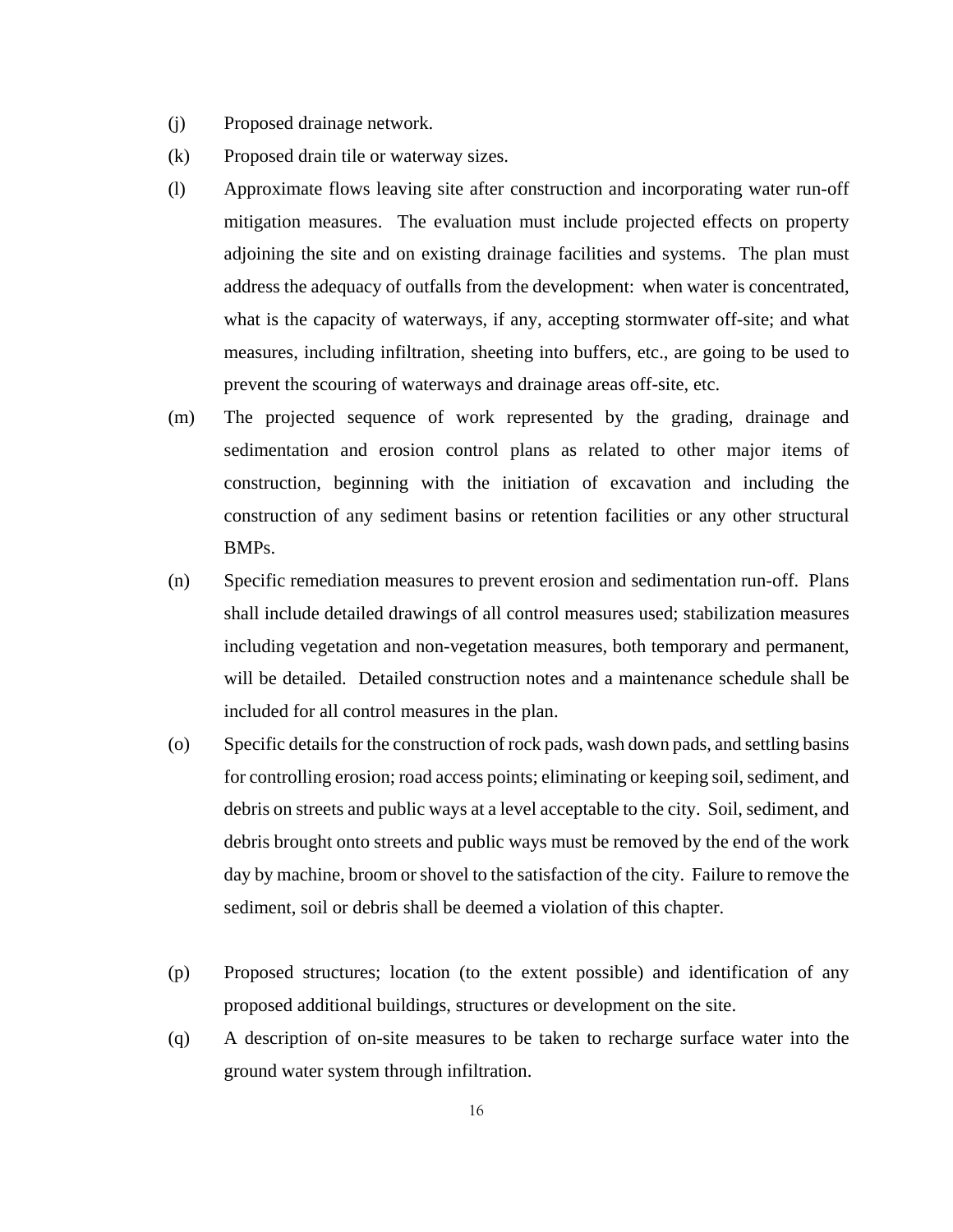### **Section 108-6. Post Construction**.

- (1). As built plans. All applicants are required to submit actual as built plans for any structures located on-site after final construction is completed. The plan must show the final design specifications for all stormwater management facilities and must be sealed by a registered professional engineer licensed to practice in Alabama. A final inspection by the city is required before any performance security or performance bond will be released. The city shall have the discretion to adopt provisions for a partial pro-rata release of the performance security or performance bond on the completion of various stages of development. In addition, occupation permits shall not be granted until corrections to all BMPs have been made and accepted by the city.
- (2). Landscaping and stabilization requirements.
	- (a) Any area of land from which the natural vegetative cover has been either partially or wholly cleared by present or past development activities shall be revegetated according to a schedule approved by the city. The following criteria shall apply to revegetation efforts:
		- (1) All sites shall have at least 10% "green" vegetated areas.
		- (2) Reseeding must be done with an annual or perennial cover crop accompanied by placement of straw mulch or its equivalent of sufficient coverage to control erosion until such time as the cover crop is established over 90% of the seeded area.
		- (3) Replanting with native woody and herbaceous vegetation must be accompanied by placement of straw mulch or its equivalent of sufficient coverage to control erosion until the plantings are established and are capable of controlling erosion.
		- (4) Any area of revegetation must exhibit survival of a minimum of 75% of the cover crop throughout the year immediately following revegetation. Revegetation must be repeated in successive years until the minimum 75% survival for one year is achieved.
	- (b) In addition to the above requirements, a landscaping plan must be submitted with the final design describing the vegetative stabilization and management techniques to be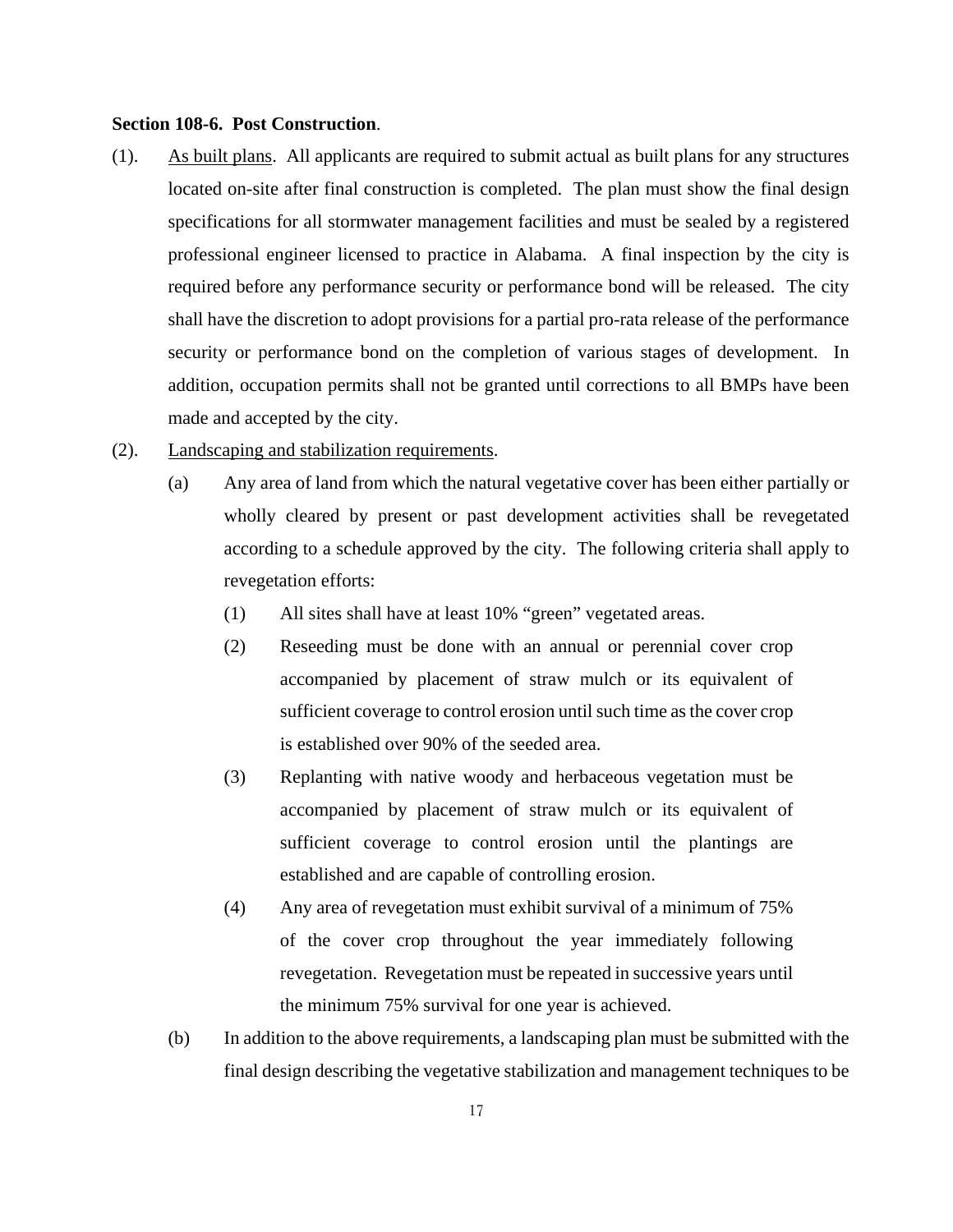used at a site after construction is completed. This plan will explain not only how the site will be stabilized after construction, but who will be responsible for the maintenance of vegetation at the site and what practices will be employed to ensure that adequate vegetative cover is preserved.

- (3). Inspection of stormwater management facilities. Periodic inspections of facilities shall be performed as provided for in  $\S 108-5(4)(g)(2)(b)$ .
- (4). Records of installation and maintenance activities. Parties responsible for the operation and maintenance of a stormwater management facility shall make records of the installation of the stormwater facility, and of all maintenance and repairs to the facility, and shall retain the records for at least 13 years after substantial completion of the stormwater facility. These records shall be made available to the city during inspection of the facility and at other reasonable times upon request.
- (5). Failure to meet or maintain design or maintenance standards. If a responsible party fails or refuses to meet the design or maintenance standards required for stormwater facilities under this ordinance, the city, after reasonable notice, may correct a violation of the design standards or maintenance needs by performing all necessary work to place the facility in proper working condition. In the event that the stormwater management facility becomes a danger to public safety or public health, the city shall notify in writing the party responsible for maintenance of the stormwater management facility. Upon receipt of that notice, the responsible person shall have fourteen calendar days, or such additional time as the city engineer shall determine to be reasonably necessary to complete the action, to effect maintenance and repair of the facility in an approved manner. In the event that corrective action is not undertaken within that time, the city may take necessary corrective action. The cost of any action by the city under this section shall be charged to the responsible party.

## **Section 108-7. Existing locations and developments**.

- (1). Requirements for all existing locations and developments. The following requirements shall apply to all locations and development at which land disturbing activities have occurred subsequent to the enactment of this chapter:
	- (a) Denuded areas must be vegetated or covered under the standards and guidelines specified in the BMP manual and on a schedule acceptable to the city.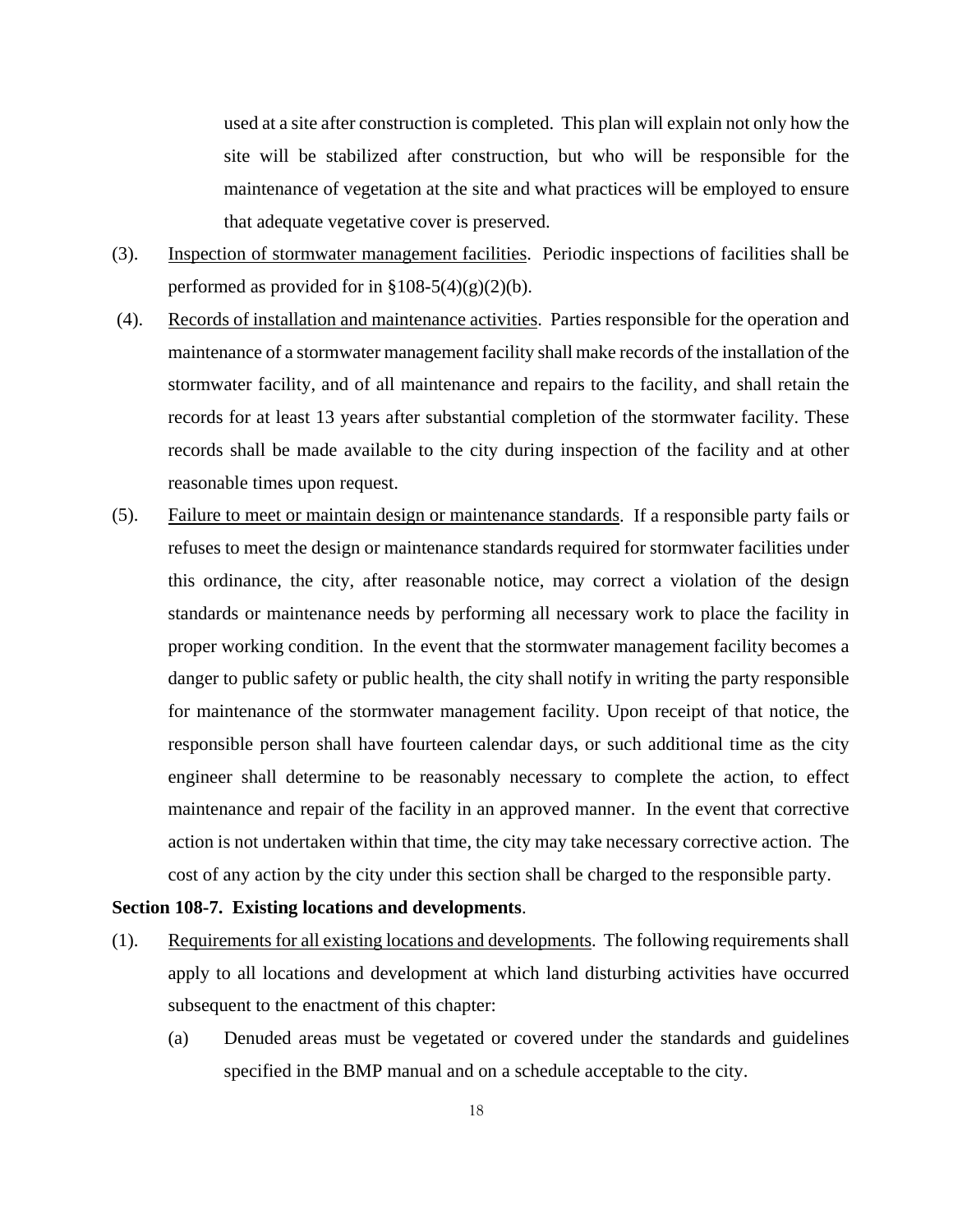- (b) Cuts and slopes must be properly covered with appropriate vegetation and/or retaining walls constructed.
- (c) Drainage ways shall be properly covered in vegetation or secured with rip-rap, channel lining, etc., to prevent erosion.
- (d) Trash, junk, rubbish, etc. shall be cleared from drainage ways.
- (e) Stormwater runoff shall be controlled to prevent pollution of local waters. Current control measures may include, but are not limited to, the following:
	- (1) Ponds
		- (a) Detention pond
		- (b) Extended detention pond
		- (c) Wet pond
		- (d) Alternative storage measures
	- (2) Constructed wetlands
	- (3) Infiltration systems
		- (a) Infiltration/percolation trench
		- (b) Infiltration basin
		- (c) Drainage (recharge) well
		- (d) Porous pavement
	- (4) Filtering systems
		- (a) Bio-retention area/rain garden
		- (b) Catch basin inserts/media filter
		- (c) Sand filter
		- (d) Filter/absorption bed
		- (e) Filter and buffer strips
	- (5) Open channel
		- (a) Swale
- (2). Requirements for existing problem locations. When the city becomes aware of a problem location, the city shall in writing notify the owners of existing locations and developments of specific drainage, erosion or sediment problem affecting such locations and developments, and the action required to correct those problems. The notice shall also specify a reasonable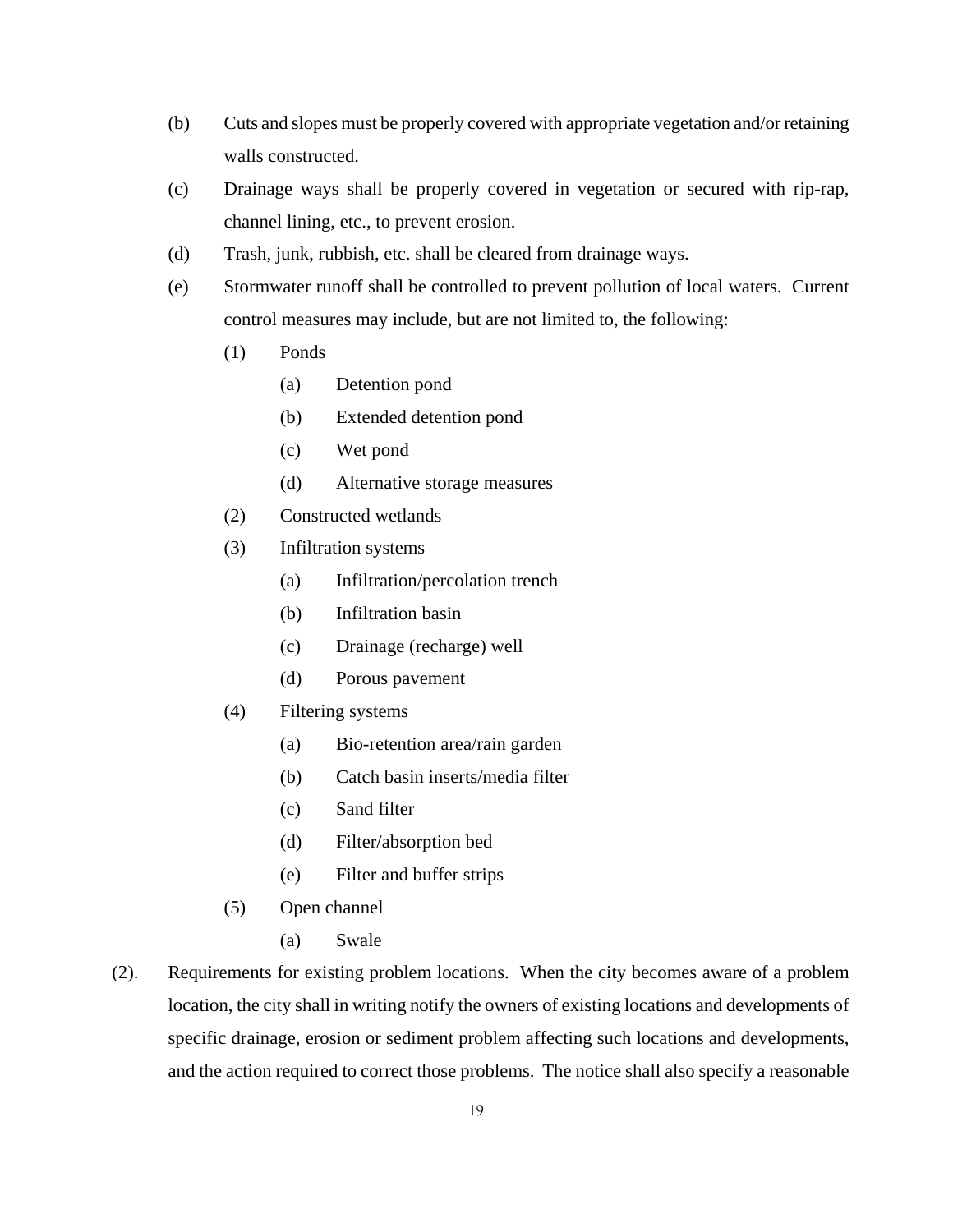time for compliance.

- (3). Inspection of existing facilities. The city may, to the extent authorized by state and federal law, establish inspection programs to verify that all stormwater management facilities, including those built before as well as after the adoption of this ordinance, are functioning within design limits. These inspection programs may be established on any reasonable basis, including but not limited to: routine inspections; random inspections; inspections based upon complaints or other notice of possible violations; inspection of drainage basins or areas identified as higher than typical sources of sediment or other contaminants or pollutants; inspections of businesses or industries of a type associated with higher than usual discharges of contaminants or pollutants or with discharges of a type which are more likely than the typical discharge to cause violations of the city's NPDES stormwater permit; and joint inspections with other agencies inspecting under environmental or safety laws. Inspections may include, but are not limited to: reviewing maintenance and repair records; sampling discharges, surface water, groundwater, and material or water in drainage control facilities; and evaluating the condition of drainage control facilities and other BMPs.
- (4). Correction of problems subject to appeal. Corrective measures imposed by the city under this section are subject to appeal under §108-11.

### **Section 108-8. Illicit discharges**.

- (1). Scope. This section shall apply to all water generated on developed or undeveloped land entering the city's separate storm sewer system.
- (2). Prohibition of illicit discharges. No person shall introduce or cause to be introduced into the municipal separate storm sewer system any discharge that is not composed entirely of stormwater. The commencement, conduct or continuance of any non-stormwater discharge to the municipal separate storm sewer system is prohibited except as described as follows:
	- (a) Uncontaminated discharges from the following sources:
		- (1) Water line flushing or other potable water sources,
		- (2) Landscape irrigation or lawn watering with potable water,
		- (3) Diverted stream flows,
		- (4) Rising ground water,
		- (5) Groundwater infiltration to storm drains,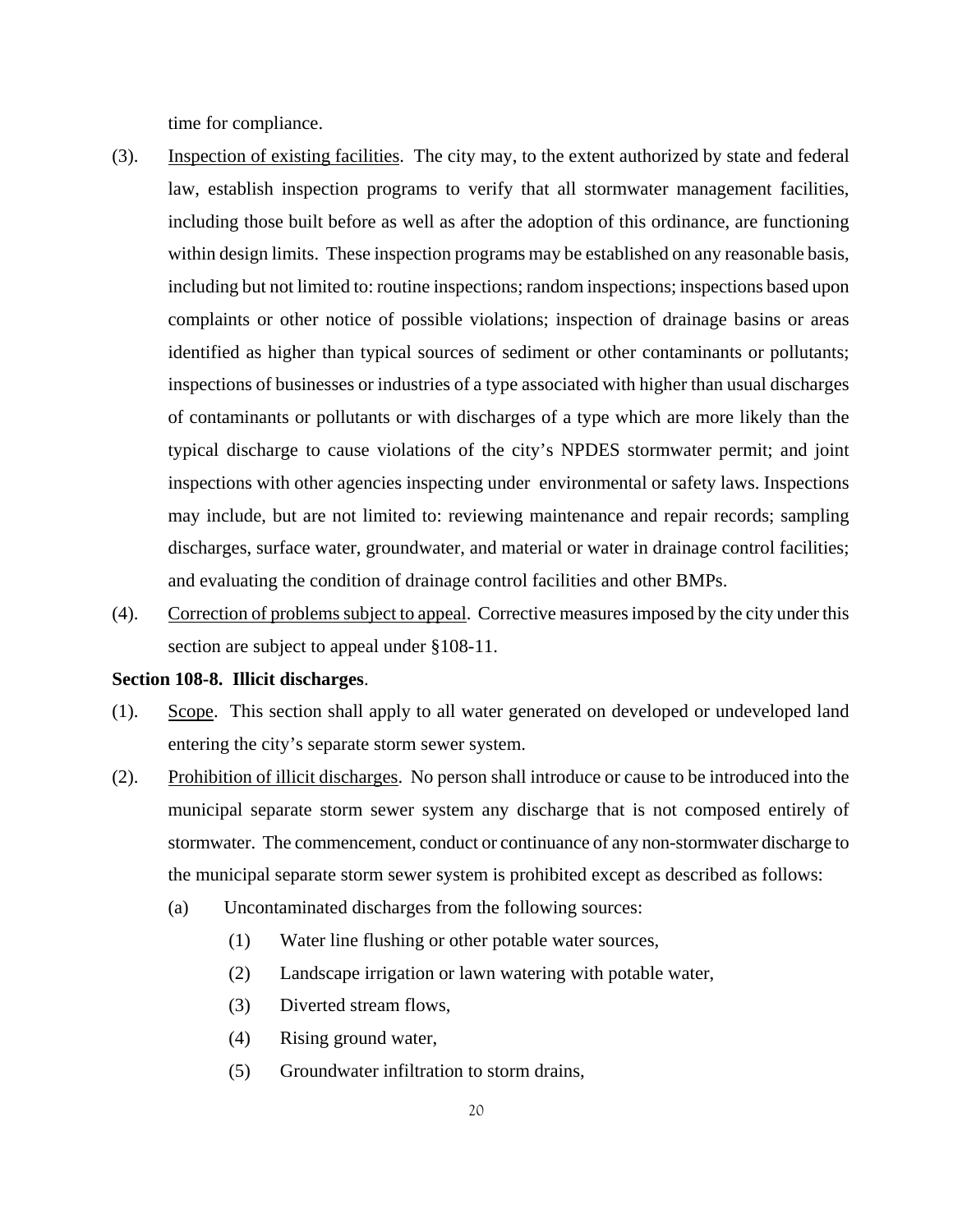- (6) Pumped groundwater,
- (7) Foundation or footing drains,
- (8) Crawl space pumps,
- (9) Air conditioning condensation,
- (10) Springs,
- (11) Non-commercial washing of vehicles,
- (12) Natural riparian habitat or wet-land flows,
- (13) Swimming pools (if dechlorinated typically less than one PPM chlorine),
- (14) Fire fighting activities, and
- (15) Any other uncontaminated water source.
- (b) Discharges specified in writing by the city as being necessary to protect public health and safety.
- (c) Dye testing is an allowable discharge if the city has so specified in writing.
- (3). Prohibition of illicit connections.
	- (a) The construction, use, maintenance or continued existence of illicit connections to the separate municipal storm sewer system is prohibited.
	- (b) This prohibition expressly includes, without limitation, illicit connections made in the past, regardless of whether the connection was permissible under law or practices applicable or prevailing at the time of connection.
- (4). Reduction of stormwater pollutants by the use of best management practices. Any person responsible for a property or premises, which is, or may be, the source of an illicit discharge, may be required to implement, at the person's expense, the BMPs necessary to prevent the further discharge of pollutants to the municipal separate storm sewer system. Compliance with all terms and conditions of a valid NPDES permit authorizing the discharge of stormwater associated with industrial activity, to the extent practicable, shall be deemed compliance with the provisions of this section.
- (5). Notification of spills. Notwithstanding other requirements of law, as soon as any person responsible for a facility or operation, or responsible for emergency response for a facility or operation has information of any known or suspected release of materials which are resulting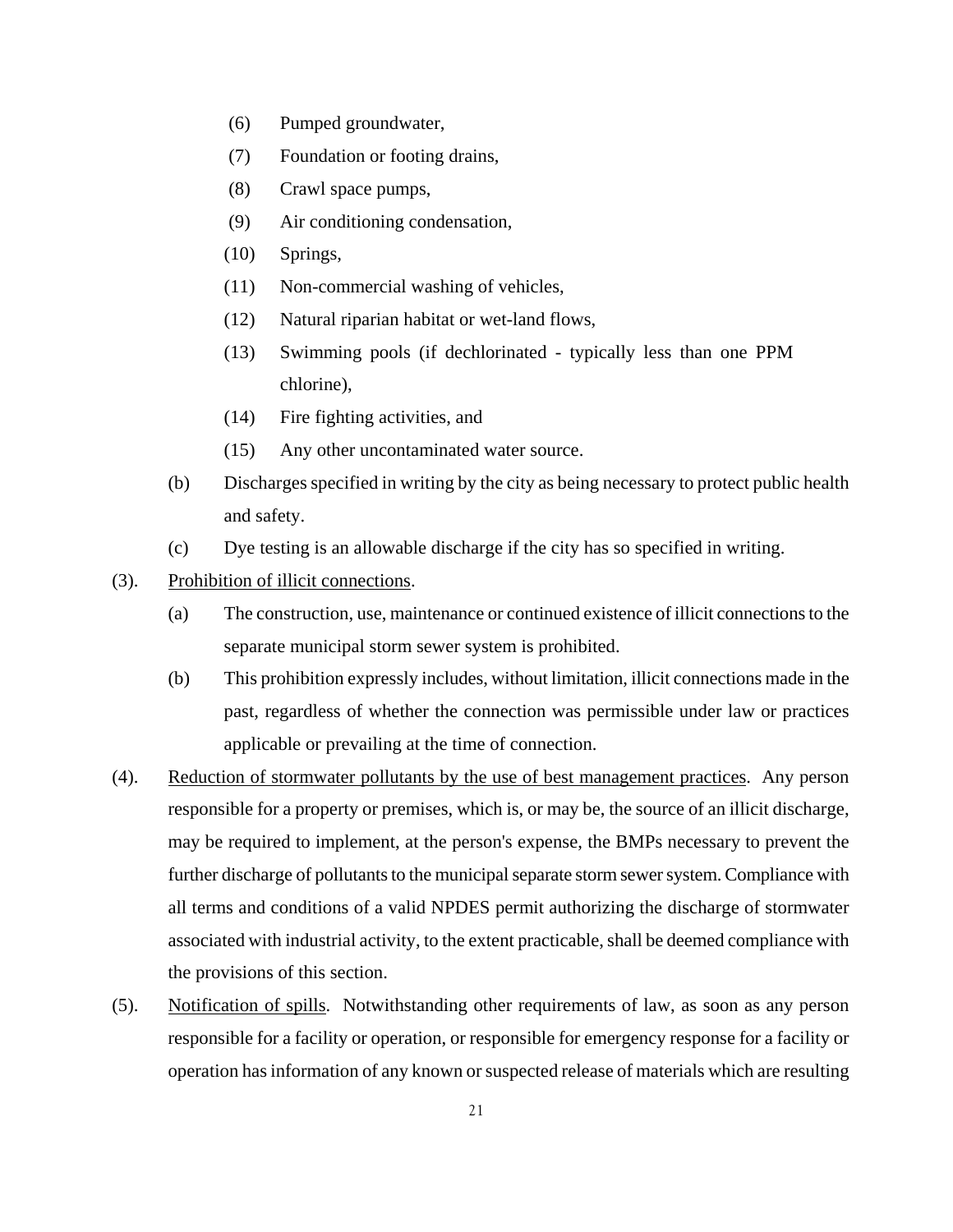in, or may result in, illicit discharges or pollutants discharging into stormwater, the municipal separate storm sewer system, the person shall take all necessary steps to ensure the discovery, containment, and cleanup of such release. In the event of such a release of hazardous materials the person shall immediately notify emergency response agencies of the occurrence via emergency dispatch services. In the event of a release of non-hazardous materials, the person shall notify the city in person or by telephone or facsimile no later than the next business day. Notifications in person or by telephone shall be confirmed by written notice addressed and mailed to the city within three business days of the telephone notice. If the discharge of prohibited materials emanates from a commercial or industrial establishment, the owner or operator of such establishment shall also retain an on-site written record of the discharge and the actions taken to prevent its recurrence. Such records shall be retained for at least 13 years after the release.

### **Section 108-9. Enforcement**

- (1). Enforcement authority. The departments of planning and engineering of the city shall have the authority to issue notices of violation and citations and to designate those persons who have enforcement authority.
- (2). Notification of violation.
	- (a) Written Notice. Whenever an authorized employee of the departments of planning and engineering of the city finds that any permittee or any other person discharging stormwater has violated or is violating this chapter or a permit or order issued hereunder, the employee may serve upon such person written notice of the violation. Within ten days of this notice, an explanation of the violation and a plan for the satisfactory correction and prevention thereof, to include specific required actions, shall be submitted to the departments of planning and engineering. Submission of this plan in no way relieves the discharger of liability for any violations occurring before or after receipt of the notice of violation.
	- (b) Consent Orders. The authorized employees of the planning and engineering departments are empowered to enter into consent orders, assurances of voluntary compliance, or other similar documents establishing an agreement with the person responsible for the noncompliance. Such orders will include specific action to be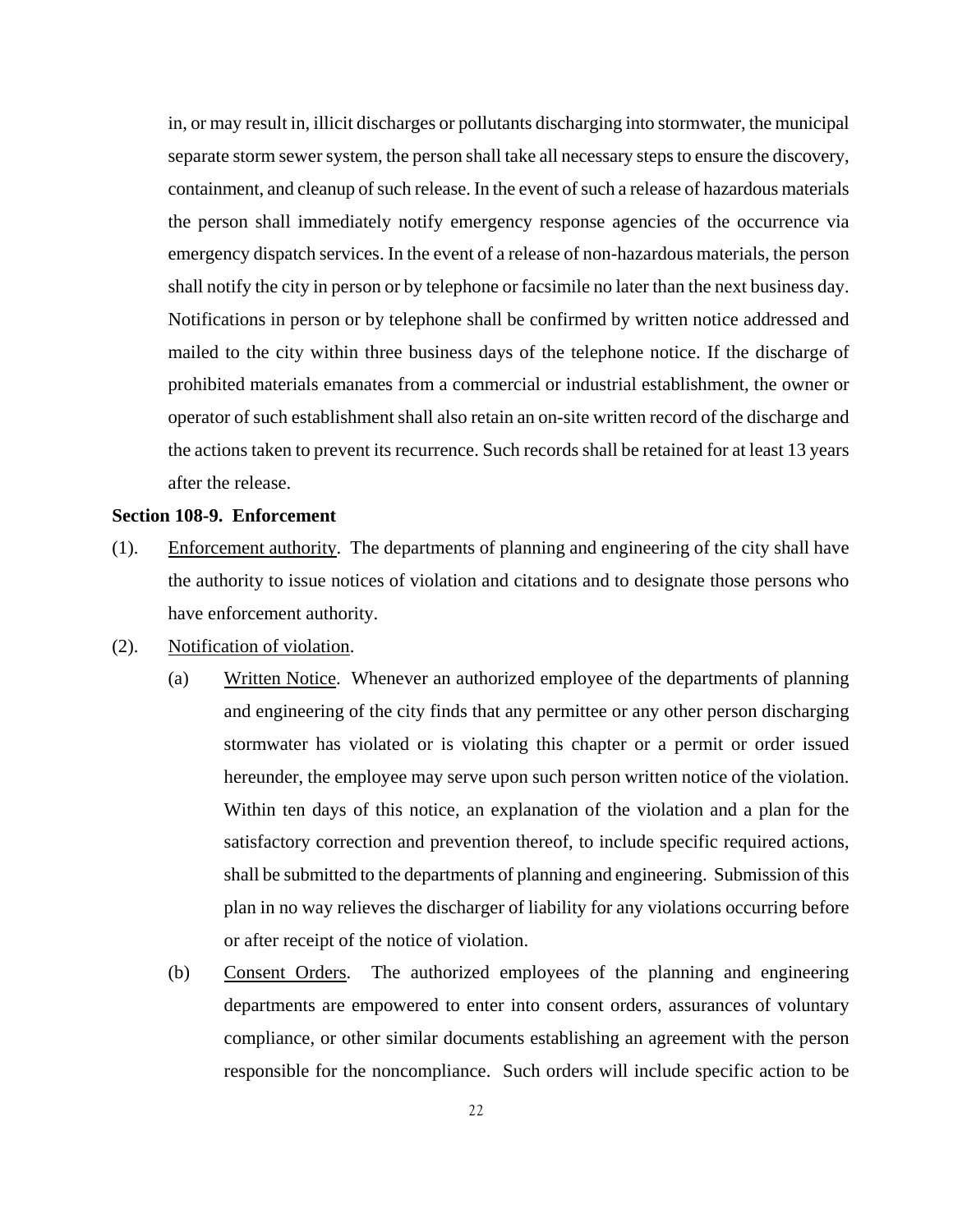taken by the person to correct the noncompliance within a time period also specified by the order. Consent orders shall have the same force and effect as administrative orders issued pursuant to paragraphs (d) and (e) below.

- (c) Show Cause Hearing. An authorized employee of the planning and engineering departments may order any person who violates this chapter or permit or order issued hereunder, to show cause why a proposed enforcement action should not be taken. Notice shall be served on the person specifying the time and place for the meeting, the proposed enforcement action and the reasons for such action, and a request that the violator show cause why this proposed enforcement action should not be taken. The notice of the meeting shall be served personally or by registered or certified mail (return receipt requested) at least ten days prior to the hearing.
- (d) Compliance Order. When an authorized employee of the planning and engineering departments finds that any person has violated or continues to violate this ordinance or a permit or order issued thereunder, he may issue an order to the violator directing that, following a specific time period, adequate structures, devices, be installed or procedures implemented and properly operated. Orders may also contain such other requirements as might be reasonably necessary and appropriate to address the noncompliance, including the construction of appropriate structures, installation of devices, self-monitoring, and management practices.
- (e) Cease and Desist Orders. When an authorized employee of the planning and engineering departments finds that any person has violated or continues to violate this chapter or any permit or order issued hereunder, the employee may issue an order to cease and desist all such violations and direct those persons in noncompliance to:
	- (1) Comply forthwith; or
	- (2) Take such appropriate remedial or preventive action as may be needed to properly address a continuing or threatened violation, including halting operations and terminating the discharge.
- (3). Conflicting standards. Whenever there is a conflict between any standard contained in this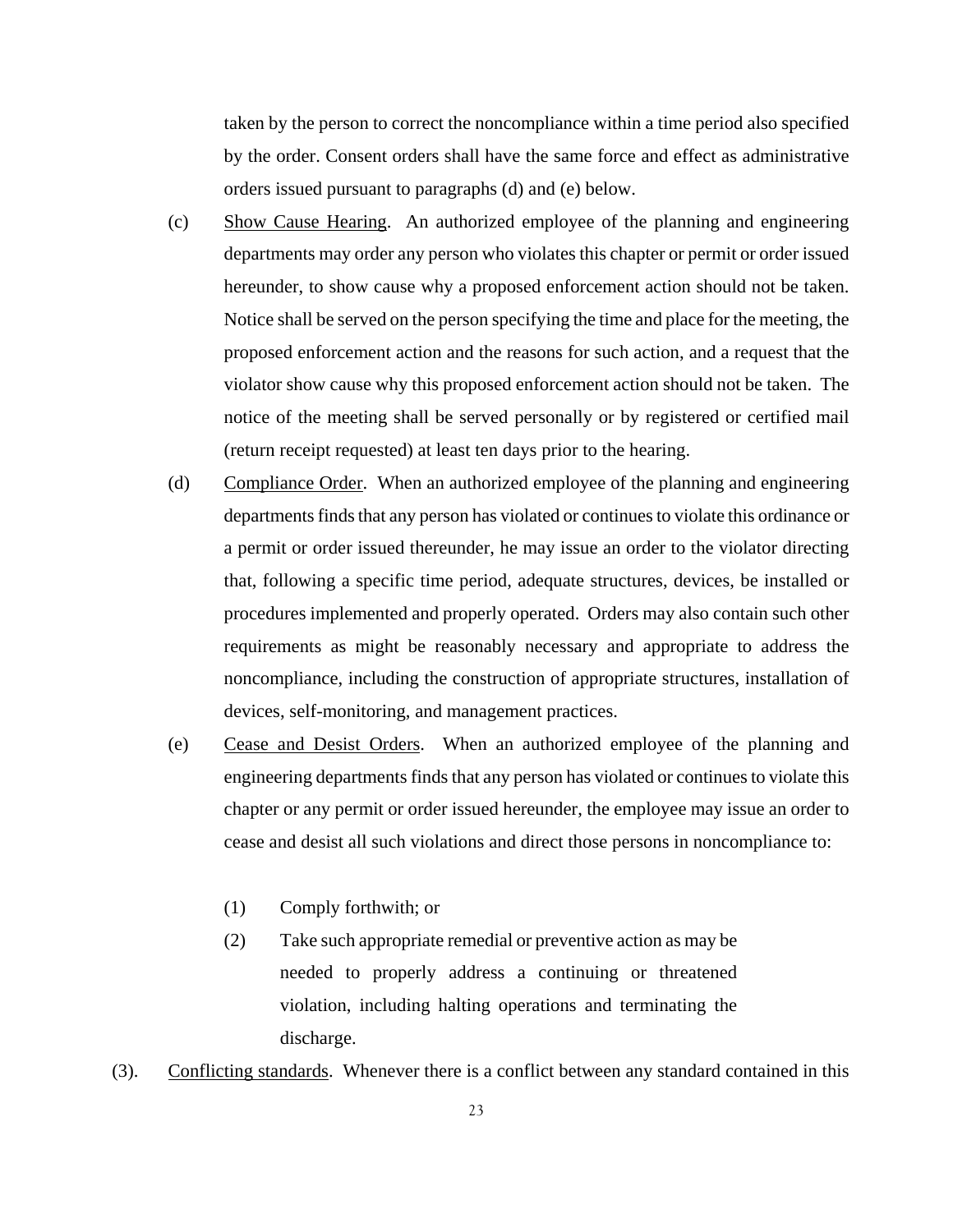ordinance and in the BMP manual adopted by the city under this ordinance, the strictest standard shall prevail.

## **Section 10. Penalties.**

- (1). Violations. Any person who shall commit any act declared unlawful under this chapter, who violates any provision of this chapter, who violates the provisions of any permit issued pursuant to this chapter, or who fails or refuses to comply with any lawful communication or notice to abate or take corrective action by the city, shall be guilty of a criminal offense.
- (2). Penalties. Under the authority provided in Alabama Code § 11-45-9, the city declares that any person violating the provisions of this chapter may be fined not less than \$50.00 and not more than \$500.00 per day for each day of violation. Each day of violation shall constitute a separate violation.
- (3). Recovery of damages and costs. The city may recover:
	- (a) all damages proximately caused by the violator to the city, which may include any reasonable expenses incurred in investigating violations of, and enforcing compliance with, this chapter, or any other actual damages caused by the violation, and
	- (b) the costs of the city's maintenance of stormwater facilities when the user of such facilities fails to maintain them as required by this chapter.
- (4). Other remedies. The city may bring legal action to enjoin the continuing violation of this chapter. The existence of any other remedy, at law or equity, shall be no defense to any such actions.
- (5). Remedies cumulative. The remedies set forth in this section shall be cumulative, not exclusive. It shall not be a defense to any action, civil or criminal, that one or more of the remedies set forth herein has been sought or granted.

## **Section 108-11. Appeals.**

Any person aggrieved by the imposition of a civil penalty or damage assessment as provided by this chapter may appeal said penalty or damage assessment to the city council.

(1). Appeals to be in writing. The appeal shall be in writing and filed with the city clerk within 15 days after the civil penalty and/or damage assessment is served in any manner authorized by law.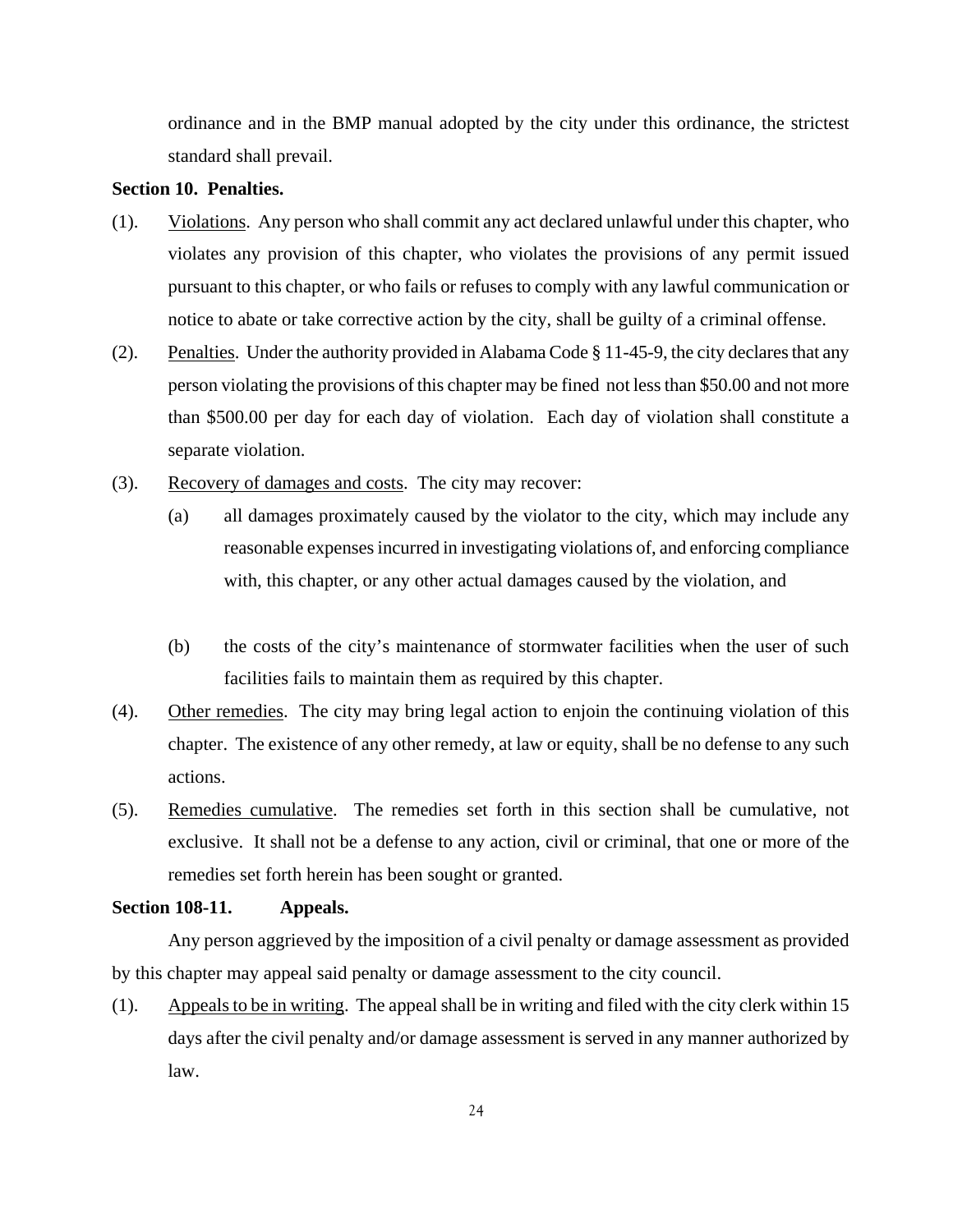- (2). Public hearing. Upon receipt of an appeal, the city council shall hold a public hearing within 30 days. Ten days prior notice of the time, date, and location of said hearing shall be published in a daily newspaper of general circulation. Ten days notice by registered mail shall also be provided to the aggrieved party, such notice to be sent to the address provided by the aggrieved party at the time of appeal. The decision of the city council shall be final.
- (3). Appealing decisions of the city council. Any alleged violator may contest a decision of the city council pursuant to the provisions of Alabama law and court rules.

 Section 2. The provisions of Sections 46-31 through 46-38 of the City Code are hereby repealed.

I hereby certify that the City Council of the City of Gadsden, Alabama, duly adopted this ordinance at a public meeting held on May 17, 2005.

Iva Nelson, City Clerk

\_\_\_\_\_\_\_\_\_\_\_\_\_\_\_\_\_\_\_\_\_\_\_\_\_\_\_

\_\_\_\_\_\_\_\_\_\_\_\_\_\_\_\_\_\_\_\_\_\_\_\_

APPROVED on  $, 2005$ 

Steve Means, Mayor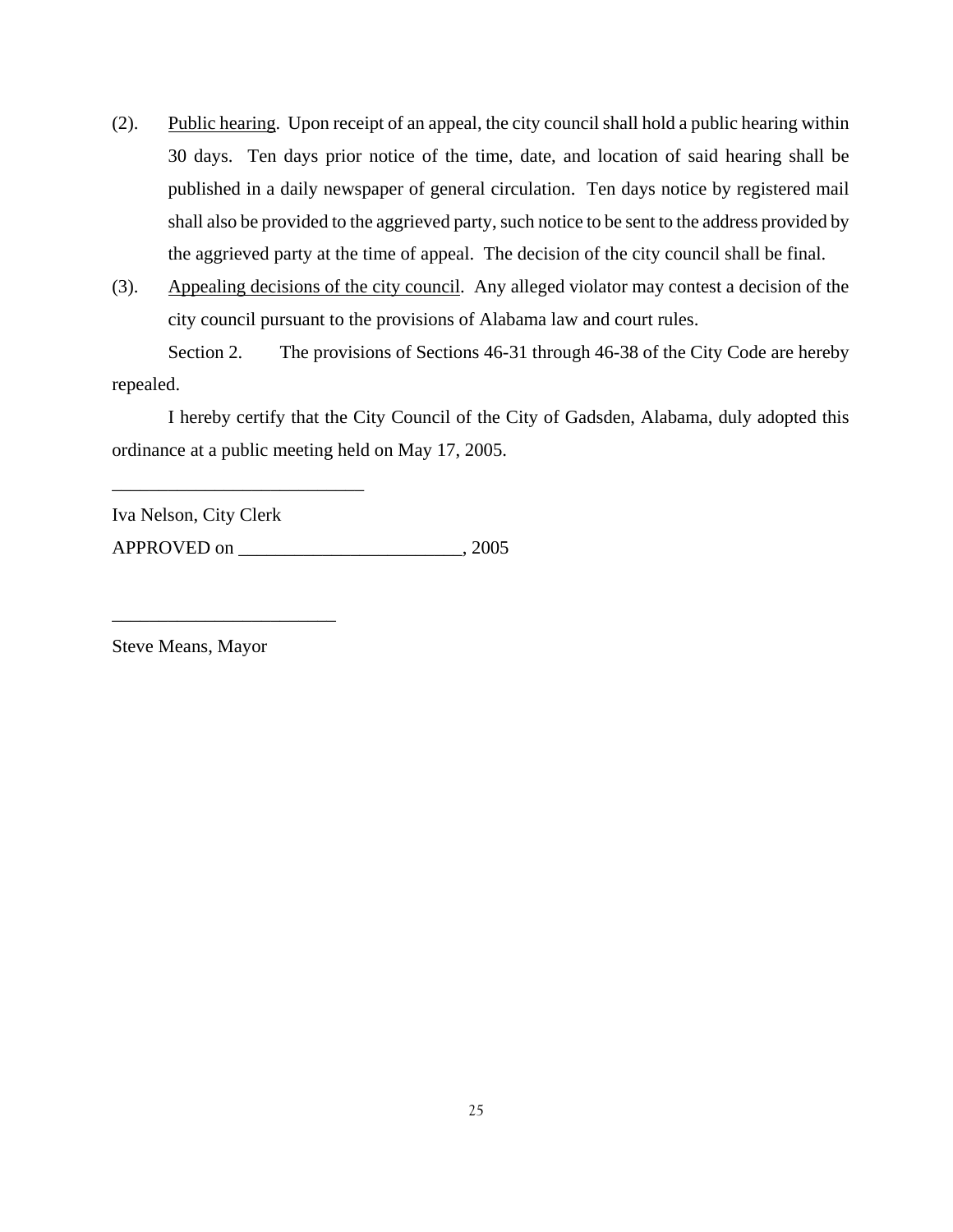### ORDINANCE NO. O-03-15

## Amending City Code Section 108-3 (3)(c) Pertaining To "Land Disturbance Permits" and Amending City Code Section 108-5 (1)(a) **Pertaining to "Stormwater System Design** and Management Standards.

BE IT ORDAINED BY THE CITY COUNCIL OF THE CITY OF GADSDEN, ALABAMA, as follows:

Section 108-3(3) (c) of the Code of Ordinances of the City of Gadsden is Section 1. amended to read as follows:

### Sec. 108-3. Land disturbance permits.

Exemptions. The following activities are exempt from the permit requirement:  $(3)$ 

Any logging or agricultural activity that is consistent with a farm  $(c)$ conservation plan or a timber management plan submitted to and approved by the City of Gadsden Engineering Department.

Section 108-5(1) (a) of the Code of Ordinances of the City of Gadsden is Section<sub>2.</sub> amended to read as follows:

## Sec. 108-5. Stormwater system design and management standards.

Stormwater design or BMP manual.  $(1)$ 

Adoption. The city adopts as its stormwater design and best management  $(a)$ practices (BMP) manual the latest version of the Alabama Handbook for Erosion Control, Sediment Control, and Stormwater Management on Construction Sites and Urban Areas, prepared by the Alabama Department of Environmental Management. The Handbook is incorporated by reference in this chapter as if fully set out herein.

The section, subsections, paragraphs, sentences, clauses and phrases of Section 3. this ordinance are severable. If any section, subsection, paragraph, sentence, clause and phrase of this ordinance is declared unconstitutional or invalid by a valid judgment of a court of competent jurisdiction, such judgment shall not affect the validity of any other section, subsection, paragraph, sentence, clause and phrase of this ordinance. The city council declares that it is its intent that it would have enacted this ordinance without such invalid or unconstitutional provisions.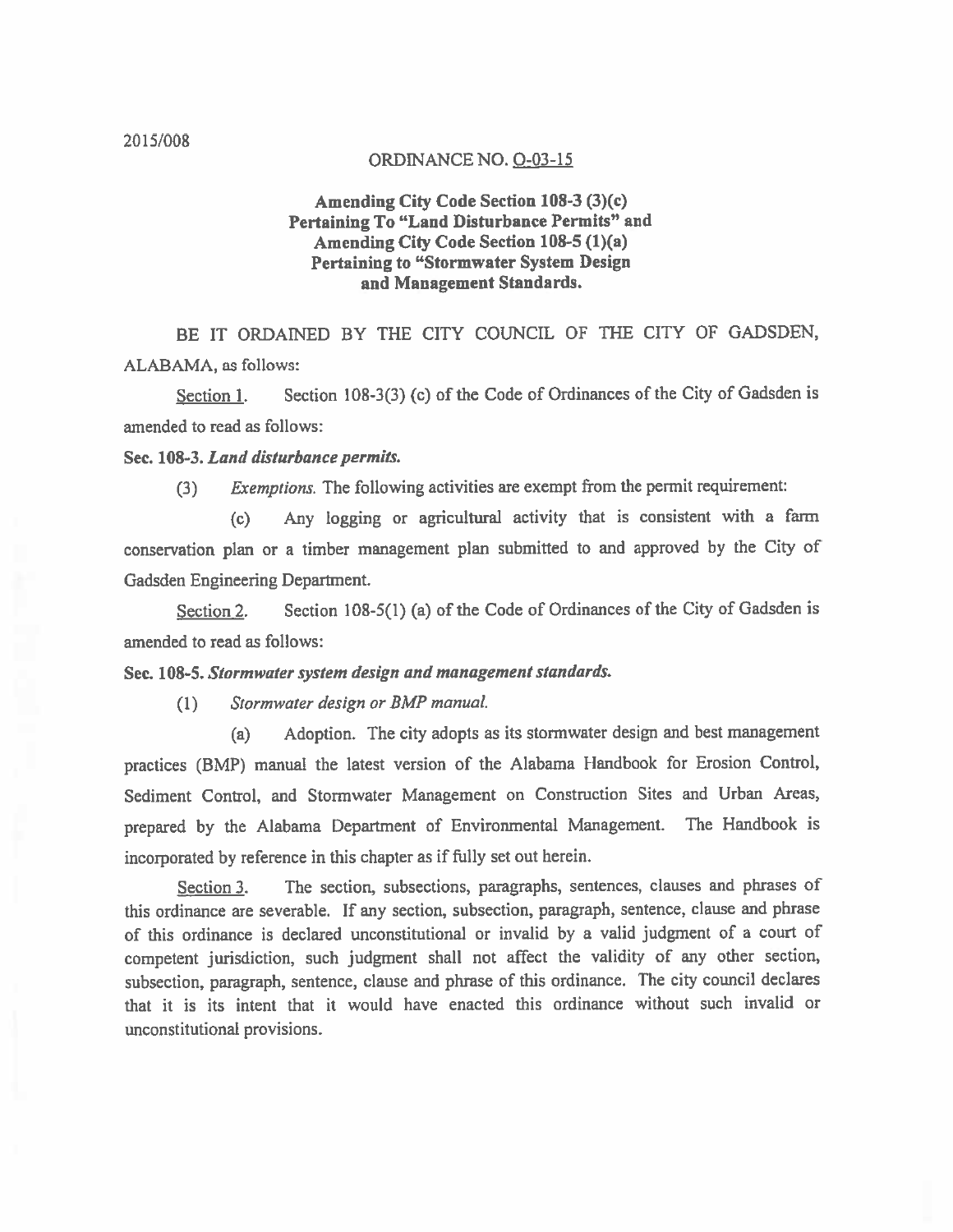The provisions of this ordinance repeal any prior ordinance or provision of Section 4. the Gadsden City Code to the extent of any conflict.

Section5. This ordinance shall become effective upon publication.

I certify that the City Council of the City of Gadsden, Alabama, duly adopted this ordinance at an open public meeting held on February 17, 2015.

<u>Dra Nelson</u>  $\overline{\phantom{a}}$ 

Approved on February 19 , 2015

Sherman Guyton, Mayor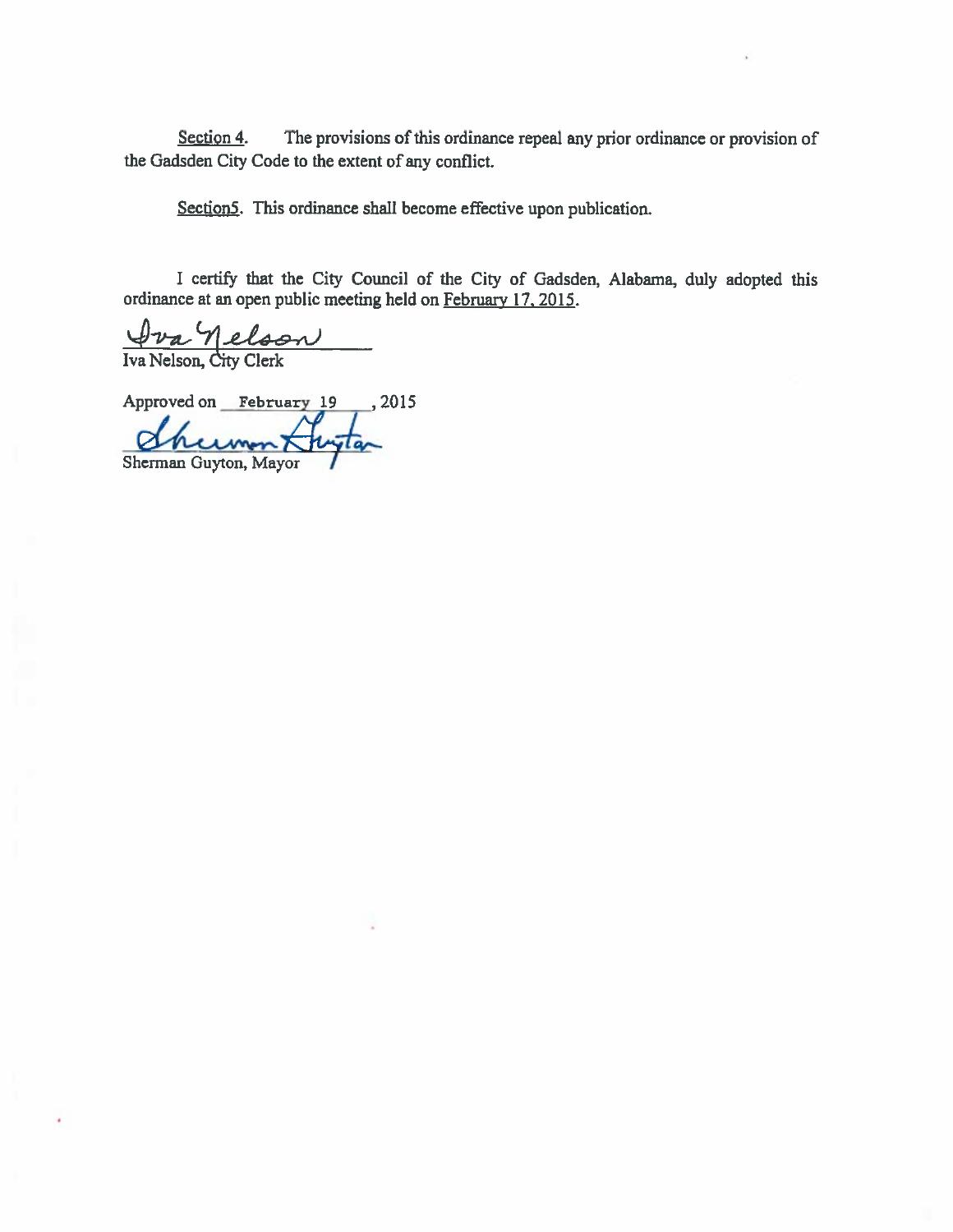#### ORDINANCE NO. O-38-17

# Amending §108-3 Land Disturbance Permits and §108-5 Stormwater System Design and Management Standards in the Code of Ordinances of the City of Gadsden

WHEREAS, the Director of Engineering has made a recommendation to amend the section in the Code of Ordinances pertaining to Land Disturbance Permits.

Now, Therefore, BE IT ORDAINED BY THE CITY COUNCIL OF THE CITY OF GADSDEN, ALABAMA, as follows:

Section 108-3(3), 108-3(4)(b)(3) and 108-3(6) of the Code of Ordinances, Section 1. as amended, is further amended to read as follows:

## Sec. 108-3. Land Disturbance Permits.

(3) Exemptions. The following activities are exempted from the permit requirements.

(e) Construction of single family residential structures where an ADEM permit is not required or the property owner owns less than one acre and is not part of a larger common development that exceeds one acre.

(4) Application for a Land Disturbance Permit.

(b) Each application shall be accompanied by:

(3) Each application for a land disturbance permit shall be accompanied by a payment of land disturbance permit of \$25.00 for single family residential construction or \$100.00 for all other types of construction, and such other stormwater management fees as may be set by resolutions.

(6) Permit Duration.

Every land disturbance permit shall expire and become null and void if substantial work authorized by such permit has not commenced within 180 days of the permit issue date.

Section 108-5(2)(a) of the Code of Ordinances, as amended, is further Section 2. amended to read as follows:

# Sec. 108-5. Stormwater System Design and Management Standards.

(2) General Performance Criteria for Stormwater Management. Unless granted a waiver or judged by the city to be exempt, the following performance criteria shall be addressed for stormwater management at all sites: